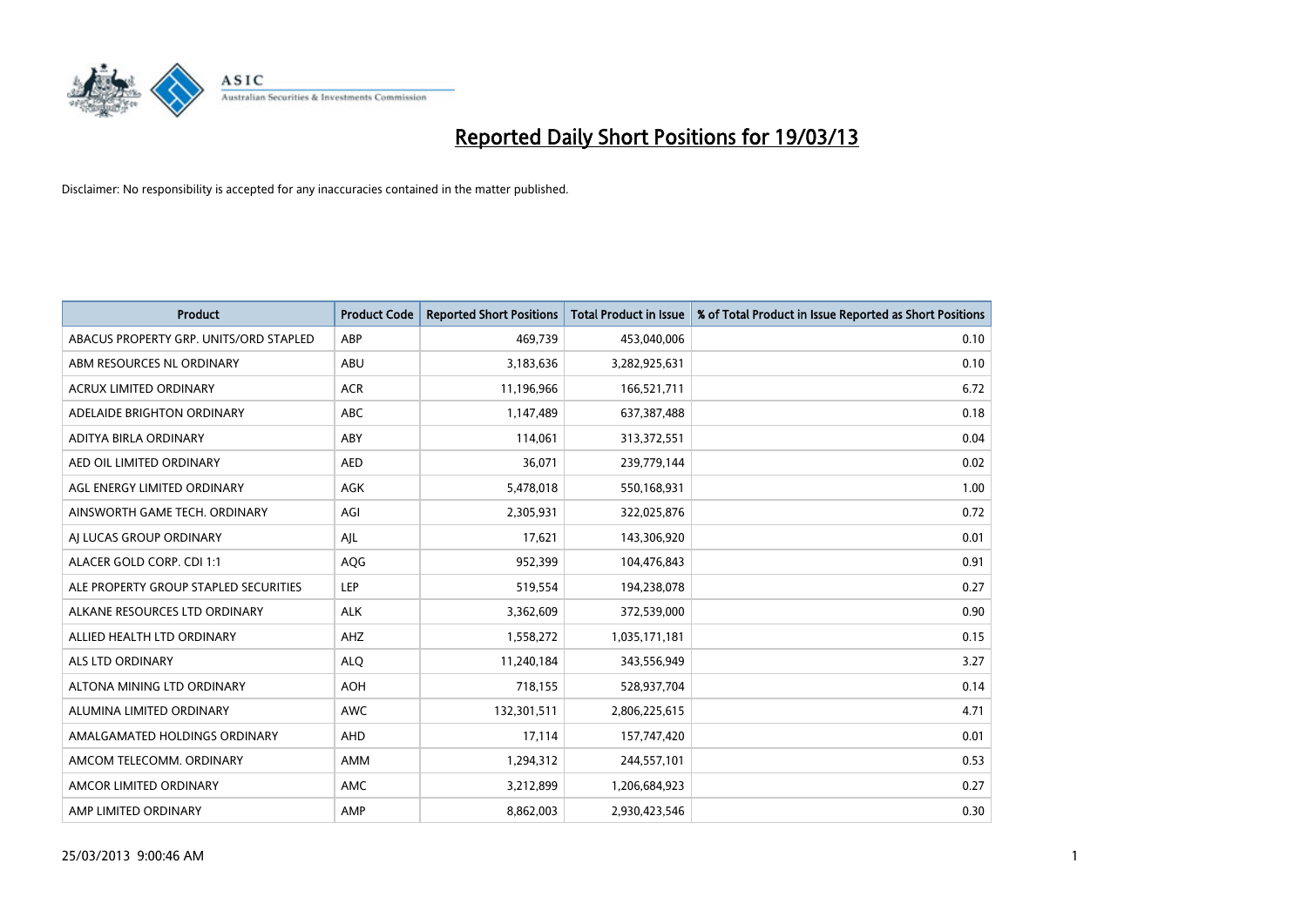

| <b>Product</b>                            | <b>Product Code</b> | <b>Reported Short Positions</b> | <b>Total Product in Issue</b> | % of Total Product in Issue Reported as Short Positions |
|-------------------------------------------|---------------------|---------------------------------|-------------------------------|---------------------------------------------------------|
| AMPELLA MINING ORDINARY                   | <b>AMX</b>          | 4,821,308                       | 248,000,493                   | 1.94                                                    |
| ANSELL LIMITED ORDINARY                   | <b>ANN</b>          | 7,195,752                       | 130,768,652                   | 5.50                                                    |
| ANTARES ENERGY LTD ORDINARY               | <b>AZZ</b>          | 433,839                         | 257,000,000                   | 0.17                                                    |
| ANZ BANKING GRP LTD ORDINARY              | <b>ANZ</b>          | 1,743,662                       | 2,743,726,184                 | 0.06                                                    |
| APA GROUP STAPLED SECURITIES              | <b>APA</b>          | 6,015,876                       | 835,750,807                   | 0.72                                                    |
| APN NEWS & MEDIA ORDINARY                 | <b>APN</b>          | 14,277,875                      | 661,526,586                   | 2.16                                                    |
| AQUARIUS PLATINUM. ORDINARY               | <b>AOP</b>          | 11,294,539                      | 486,851,336                   | 2.32                                                    |
| AQUILA RESOURCES ORDINARY                 | <b>AQA</b>          | 11,249,994                      | 411,804,442                   | 2.73                                                    |
| ARAFURA RESOURCE LTD ORDINARY             | <b>ARU</b>          | 381.677                         | 441,270,644                   | 0.09                                                    |
| ARB CORPORATION ORDINARY                  | ARP                 | 175,128                         | 72,481,302                    | 0.24                                                    |
| ARDENT LEISURE GROUP STAPLED SECURITIES   | AAD                 | 3,575,088                       | 397,774,513                   | 0.90                                                    |
| ARISTOCRAT LEISURE ORDINARY               | ALL                 | 8,319,289                       | 551,418,047                   | 1.51                                                    |
| ARRIUM LTD ORDINARY                       | ARI                 | 6,397,955                       | 1,351,527,328                 | 0.47                                                    |
| <b>ASCIANO LIMITED ORDINARY</b>           | <b>AIO</b>          | 9,966,355                       | 975,385,664                   | 1.02                                                    |
| ASG GROUP LIMITED ORDINARY                | <b>ASZ</b>          | 1,439,575                       | 206,720,839                   | 0.70                                                    |
| ASPEN GROUP ORD/UNITS STAPLED             | <b>APZ</b>          | 351,631                         | 1,192,665,422                 | 0.03                                                    |
| ASPIRE MINING LTD ORDINARY                | <b>AKM</b>          | 40,949                          | 655,594,556                   | 0.01                                                    |
| ASTRO JAP PROP GROUP STAPLED US PROHIBIT. | AIA                 | 8,813                           | 67,211,752                    | 0.01                                                    |
| ASX LIMITED ORDINARY                      | ASX                 | 3,044,741                       | 175,136,729                   | 1.74                                                    |
| ATLAS IRON LIMITED ORDINARY               | <b>AGO</b>          | 19,879,405                      | 909,718,409                   | 2.19                                                    |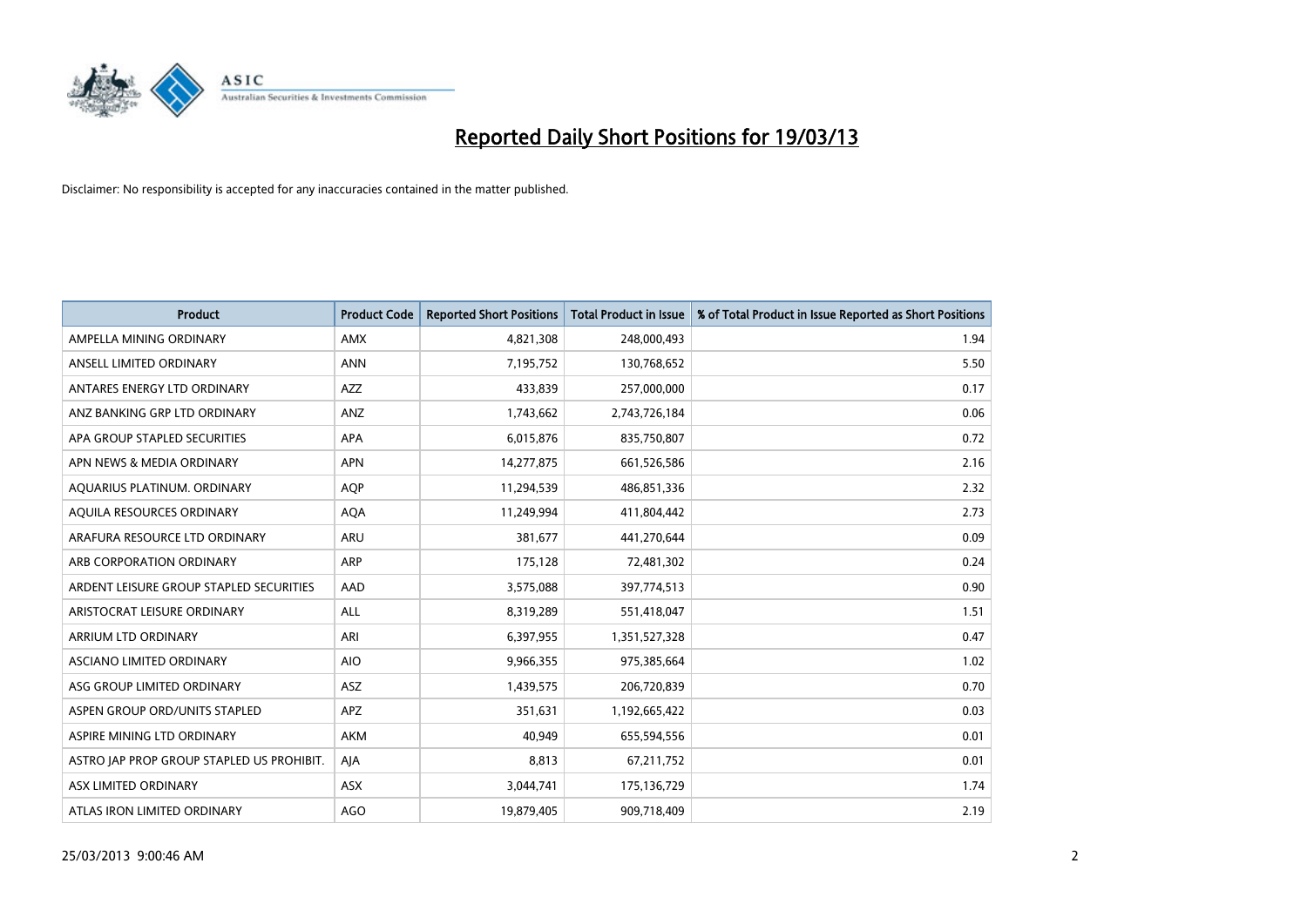

| <b>Product</b>                       | <b>Product Code</b> | <b>Reported Short Positions</b> | <b>Total Product in Issue</b> | % of Total Product in Issue Reported as Short Positions |
|--------------------------------------|---------------------|---------------------------------|-------------------------------|---------------------------------------------------------|
| AURIZON HOLDINGS LTD ORDINARY        | AZJ                 | 7,217,098                       | 2,137,284,503                 | 0.34                                                    |
| AURORA OIL & GAS ORDINARY            | <b>AUT</b>          | 5,849,786                       | 447,885,778                   | 1.31                                                    |
| <b>AUSDRILL LIMITED ORDINARY</b>     | <b>ASL</b>          | 4,021,207                       | 309,451,963                   | 1.30                                                    |
| AUSENCO LIMITED ORDINARY             | AAX                 | 1,083,284                       | 123,527,574                   | 0.88                                                    |
| <b>AUSTAL LIMITED ORDINARY</b>       | ASB                 | 591,740                         | 346,007,639                   | 0.17                                                    |
| AUSTBROKERS HOLDINGS ORDINARY        | <b>AUB</b>          | 2,525                           | 57,568,703                    | 0.00                                                    |
| AUSTIN ENGINEERING ORDINARY          | <b>ANG</b>          | 441,271                         | 73,164,403                    | 0.60                                                    |
| AUSTRALAND PROPERTY STAPLED SECURITY | <b>ALZ</b>          | 274,691                         | 578,324,670                   | 0.05                                                    |
| AUSTRALIAN AGRICULT, ORDINARY        | AAC                 | 1,114,106                       | 312,905,085                   | 0.36                                                    |
| AUSTRALIAN INFRASTR, UNITS/ORDINARY  | <b>AIX</b>          | 2,984,799                       | 620,733,944                   | 0.48                                                    |
| AUSTRALIAN PHARM. ORDINARY           | API                 | 225,771                         | 488,115,883                   | 0.05                                                    |
| <b>AUTOMOTIVE HOLDINGS ORDINARY</b>  | AHE                 | 504,884                         | 260,579,682                   | 0.19                                                    |
| AVIENNINGS LIMITED ORDINARY          | AVI                 | 121,391                         | 274,588,694                   | 0.04                                                    |
| AWE LIMITED ORDINARY                 | <b>AWE</b>          | 3,278,335                       | 522,116,985                   | 0.63                                                    |
| AZIMUTH RES LTD ORDINARY             | <b>AZH</b>          | 1,951,567                       | 430,626,680                   | 0.45                                                    |
| BANDANNA ENERGY ORDINARY             | <b>BND</b>          | 24,563,721                      | 528,481,199                   | 4.65                                                    |
| BANK OF QUEENSLAND. ORDINARY         | <b>BOQ</b>          | 4,980,684                       | 312,878,919                   | 1.59                                                    |
| <b>BASE RES LIMITED ORDINARY</b>     | <b>BSE</b>          | 422,520                         | 560,440,029                   | 0.08                                                    |
| <b>BATHURST RESOURCES ORDINARY</b>   | <b>BTU</b>          | 19,116,816                      | 697,247,997                   | 2.74                                                    |
| BC IRON LIMITED ORDINARY             | <b>BCI</b>          | 501,193                         | 123,104,384                   | 0.41                                                    |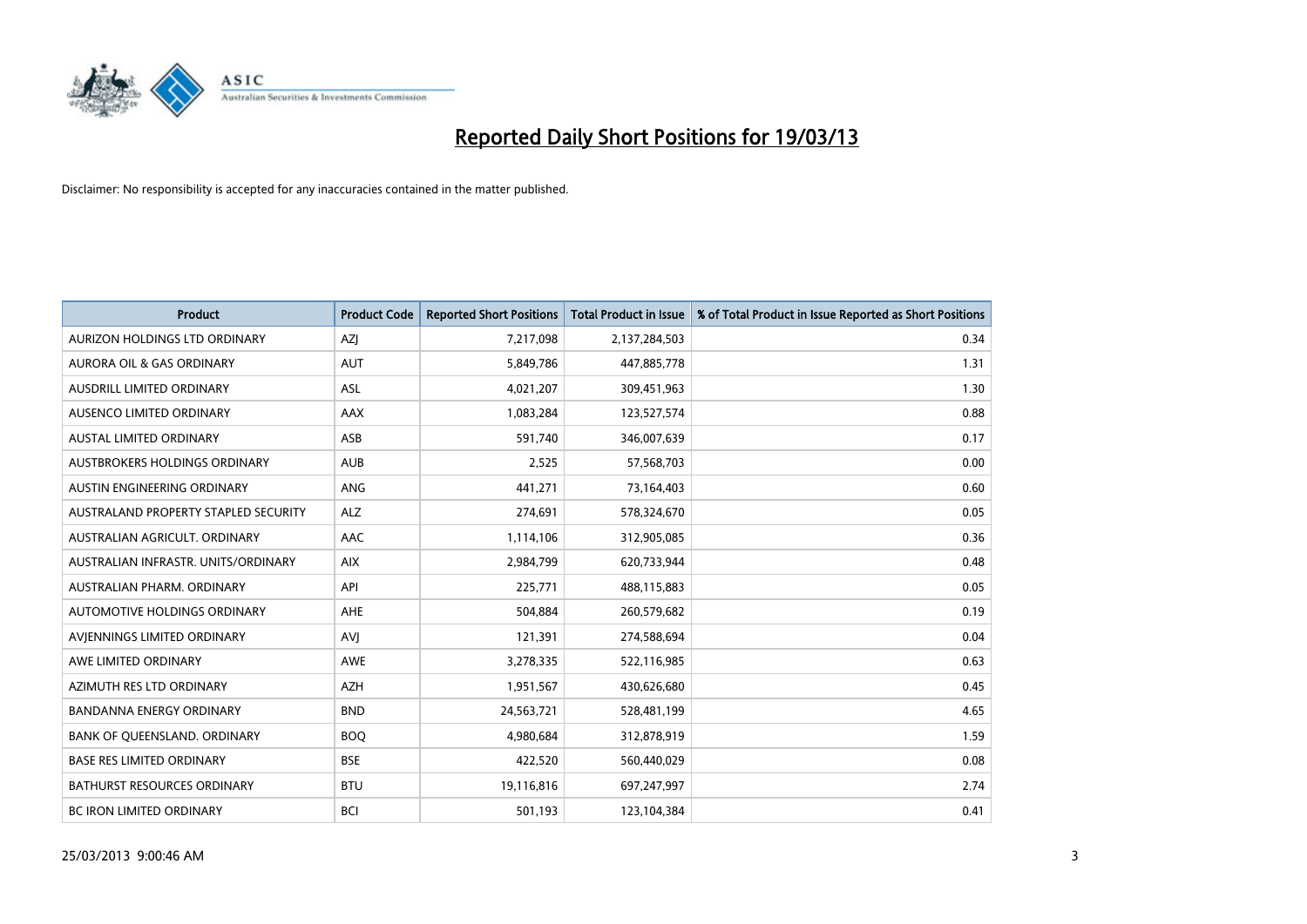

| <b>Product</b>                                | <b>Product Code</b> | <b>Reported Short Positions</b> | <b>Total Product in Issue</b> | % of Total Product in Issue Reported as Short Positions |
|-----------------------------------------------|---------------------|---------------------------------|-------------------------------|---------------------------------------------------------|
| <b>BEACH ENERGY LIMITED ORDINARY</b>          | <b>BPT</b>          | 17,612,959                      | 1,264,889,397                 | 1.39                                                    |
| BEADELL RESOURCE LTD ORDINARY                 | <b>BDR</b>          | 19,642,649                      | 742,204,752                   | 2.65                                                    |
| <b>BEGA CHEESE LTD ORDINARY</b>               | <b>BGA</b>          | 352                             | 151,866,050                   | 0.00                                                    |
| BENDIGO AND ADELAIDE ORDINARY                 | <b>BEN</b>          | 12,063,236                      | 402,454,677                   | 3.00                                                    |
| BERKELEY RESOURCES ORDINARY                   | <b>BKY</b>          | 141,193                         | 179,393,273                   | 0.08                                                    |
| <b>BHP BILLITON LIMITED ORDINARY</b>          | <b>BHP</b>          | 11,594,182                      | 3,211,691,105                 | 0.36                                                    |
| <b>BILLABONG ORDINARY</b>                     | <b>BBG</b>          | 11,926,085                      | 478,944,292                   | 2.49                                                    |
| <b>BLACKTHORN RESOURCES ORD US PROHIBITED</b> | <b>BTR</b>          | 225,679                         | 164,285,950                   | 0.14                                                    |
| BLUESCOPE STEEL LTD ORDINARY                  | <b>BSL</b>          | 4,077,627                       | 558,243,305                   | 0.73                                                    |
| <b>BOART LONGYEAR ORDINARY</b>                | <b>BLY</b>          | 6,299,444                       | 461,163,412                   | 1.37                                                    |
| BORAL LIMITED. ORDINARY                       | <b>BLD</b>          | 22,519,511                      | 766,370,951                   | 2.94                                                    |
| <b>BRADKEN LIMITED ORDINARY</b>               | <b>BKN</b>          | 11,423,327                      | 169,240,662                   | 6.75                                                    |
| <b>BRAMBLES LIMITED ORDINARY</b>              | <b>BXB</b>          | 1,702,949                       | 1,556,673,996                 | 0.11                                                    |
| <b>BREVILLE GROUP LTD ORDINARY</b>            | <b>BRG</b>          | 293,547                         | 130,095,322                   | 0.23                                                    |
| <b>BRICKWORKS LIMITED ORDINARY</b>            | <b>BKW</b>          | 14,354                          | 147,818,132                   | 0.01                                                    |
| BROCKMAN MINING LTD ORDINARY                  | <b>BCK</b>          | 91,872                          | 7,894,482,131                 | 0.00                                                    |
| BT INVESTMENT MNGMNT ORDINARY                 | <b>BTT</b>          | 10,000                          | 274,214,460                   | 0.00                                                    |
| <b>BURU ENERGY ORDINARY</b>                   | <b>BRU</b>          | 18,663,150                      | 273,912,685                   | 6.81                                                    |
| <b>BWP TRUST ORDINARY UNITS</b>               | <b>BWP</b>          | 2,965,050                       | 537,753,954                   | 0.55                                                    |
| CABCHARGE AUSTRALIA ORDINARY                  | CAB                 | 4,095,509                       | 120.430.683                   | 3.40                                                    |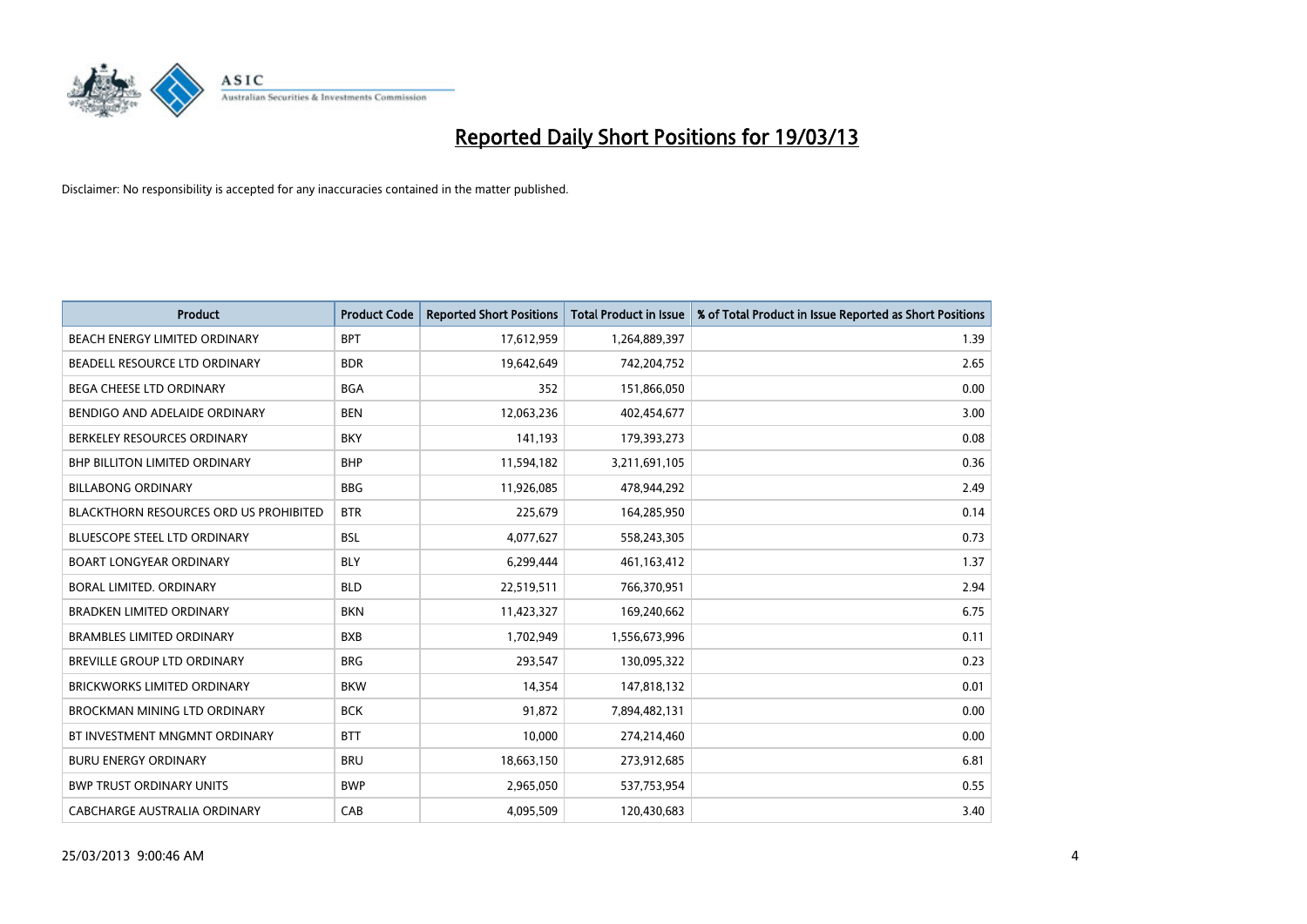

| <b>Product</b>                          | <b>Product Code</b> | <b>Reported Short Positions</b> | <b>Total Product in Issue</b> | % of Total Product in Issue Reported as Short Positions |
|-----------------------------------------|---------------------|---------------------------------|-------------------------------|---------------------------------------------------------|
| <b>CALIBRE GROUP LTD ORDINARY</b>       | <b>CGH</b>          | 843,313                         | 307,378,401                   | 0.27                                                    |
| CALTEX AUSTRALIA ORDINARY               | <b>CTX</b>          | 4,753,292                       | 270,000,000                   | 1.76                                                    |
| CAPE LAMBERT RES LTD ORDINARY           | <b>CFE</b>          | 372,554                         | 687,533,792                   | 0.05                                                    |
| CARABELLA RES LTD ORDINARY              | <b>CLR</b>          | 153,326                         | 152,361,547                   | 0.10                                                    |
| <b>CARBON ENERGY ORDINARY</b>           | <b>CNX</b>          | 48,071                          | 782,684,355                   | 0.01                                                    |
| <b>CARDNO LIMITED ORDINARY</b>          | CDD                 | 6,932,851                       | 142,770,550                   | 4.86                                                    |
| CARNARVON PETROLEUM ORDINARY            | <b>CVN</b>          | 90,175                          | 934,109,501                   | 0.01                                                    |
| CARSALES.COM LTD ORDINARY               | <b>CRZ</b>          | 4,845,704                       | 235,798,495                   | 2.06                                                    |
| <b>CASH CONVERTERS ORDINARY</b>         | CCV                 | 245,190                         | 423,861,025                   | 0.06                                                    |
| CENTRAL PETROLEUM ORDINARY              | <b>CTP</b>          | 3,061,225                       | 1,389,978,845                 | 0.22                                                    |
| CERAMIC FUEL CELLS ORDINARY             | <b>CFU</b>          | 133,636                         | 1,559,231,320                 | 0.01                                                    |
| CFS RETAIL TRUST GRP STAPLED SECURITIES | <b>CFX</b>          | 66,423,301                      | 2,828,495,659                 | 2.35                                                    |
| CHALLENGER DIV.PRO. STAPLED UNITS       | <b>CDI</b>          | 58,194                          | 214,101,013                   | 0.03                                                    |
| <b>CHALLENGER LIMITED ORDINARY</b>      | <b>CGF</b>          | 3,285,423                       | 534,607,512                   | 0.61                                                    |
| CHARTER HALL GROUP STAPLED US PROHIBIT. | <b>CHC</b>          | 298,672                         | 302,262,312                   | 0.10                                                    |
| <b>CHARTER HALL RETAIL UNITS</b>        | <b>COR</b>          | 679,767                         | 337,582,974                   | 0.20                                                    |
| <b>CHORUS LIMITED ORDINARY</b>          | <b>CNU</b>          | 326,666                         | 385,082,123                   | 0.08                                                    |
| CITIGOLD CORP LTD ORDINARY              | <b>CTO</b>          | 153,427                         | 1,352,907,765                 | 0.01                                                    |
| <b>CLOUGH LIMITED ORDINARY</b>          | <b>CLO</b>          | 694,153                         | 776,755,875                   | 0.09                                                    |
| COAL OF AFRICA LTD ORDINARY             | <b>CZA</b>          | 432                             | 1,048,368,613                 | 0.00                                                    |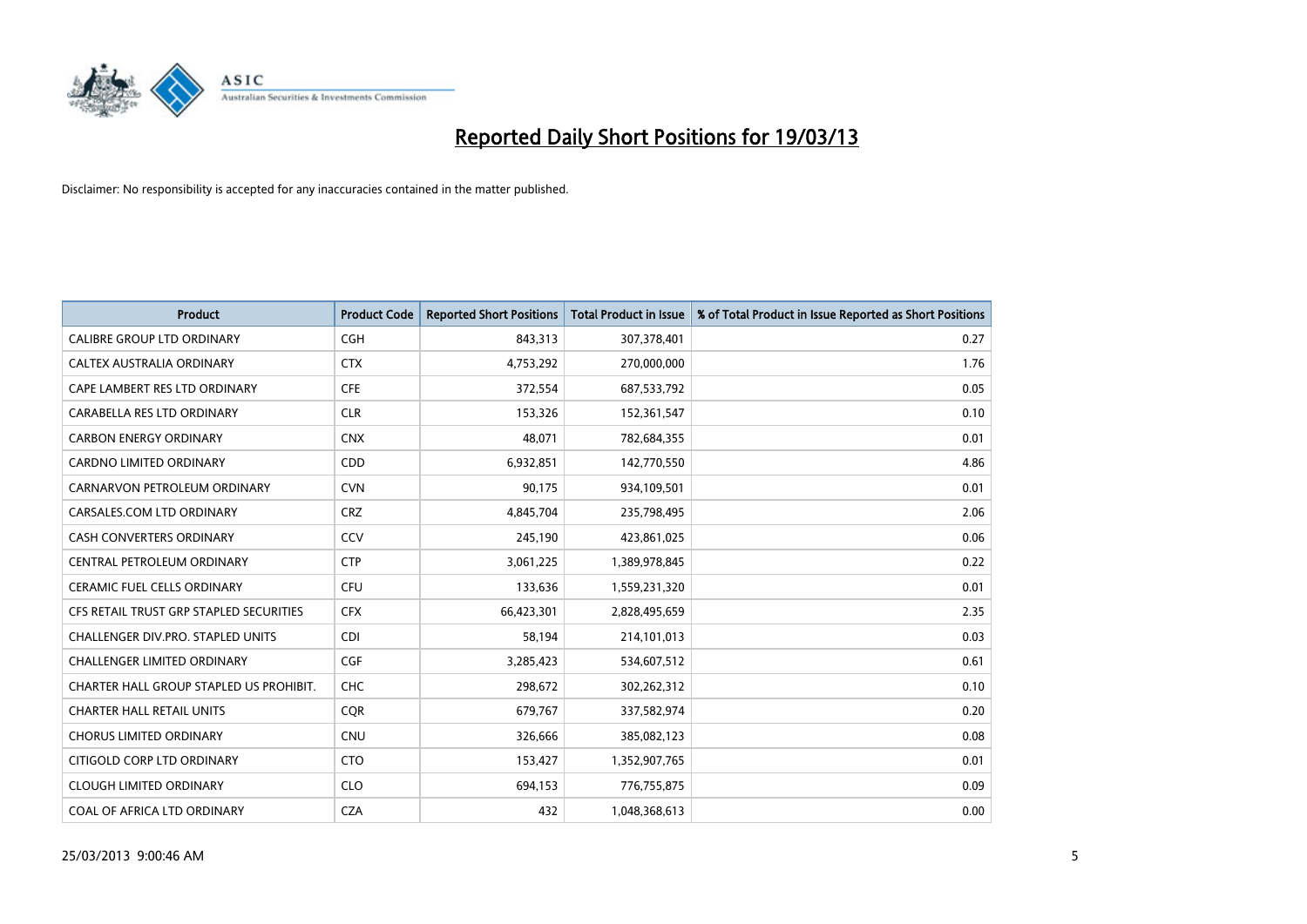

| <b>Product</b>                          | <b>Product Code</b> | <b>Reported Short Positions</b> | <b>Total Product in Issue</b> | % of Total Product in Issue Reported as Short Positions |
|-----------------------------------------|---------------------|---------------------------------|-------------------------------|---------------------------------------------------------|
| <b>COALSPUR MINES LTD ORDINARY</b>      | <b>CPL</b>          | 14,694,154                      | 634,248,901                   | 2.32                                                    |
| COBAR CONSOLIDATED ORDINARY             | CCU                 | 22,400                          | 235,147,570                   | 0.01                                                    |
| COCA-COLA AMATIL ORDINARY               | <b>CCL</b>          | 3,434,233                       | 762,133,414                   | 0.45                                                    |
| COCHLEAR LIMITED ORDINARY               | <b>COH</b>          | 3,958,189                       | 57,040,932                    | 6.94                                                    |
| <b>COCKATOO COAL ORDINARY</b>           | <b>COK</b>          | 12,344,309                      | 1,016,746,908                 | 1.21                                                    |
| CODAN LIMITED ORDINARY                  | <b>CDA</b>          | 396,932                         | 176,926,104                   | 0.22                                                    |
| <b>COLLINS FOODS LTD ORDINARY</b>       | <b>CKF</b>          | 510,719                         | 93,000,003                    | 0.55                                                    |
| COMMONWEALTH BANK, ORDINARY             | <b>CBA</b>          | 10,039,784                      | 1,609,180,841                 | 0.62                                                    |
| <b>COMMONWEALTH PROP ORDINARY UNITS</b> | <b>CPA</b>          | 16,580,212                      | 2,347,003,413                 | 0.71                                                    |
| <b>COMPASS RESOURCES ORDINARY</b>       | <b>CMR</b>          | 7,472                           | 1,403,744,100                 | 0.00                                                    |
| <b>COMPUTERSHARE LTD ORDINARY</b>       | <b>CPU</b>          | 11,238,589                      | 555,664,059                   | 2.02                                                    |
| COOPER ENERGY LTD ORDINARY              | <b>COE</b>          | 201,209                         | 329,099,922                   | 0.06                                                    |
| <b>CORP TRAVEL LIMITED ORDINARY</b>     | <b>CTD</b>          | 138,974                         | 77,410,044                    | 0.18                                                    |
| <b>CREDIT CORP GROUP ORDINARY</b>       | <b>CCP</b>          | 45,130                          | 45,932,899                    | 0.10                                                    |
| <b>CROMWELL PROP STAPLED SECURITIES</b> | <b>CMW</b>          | 3,364,538                       | 1,460,982,142                 | 0.23                                                    |
| <b>CROWN LIMITED ORDINARY</b>           | <b>CWN</b>          | 6,050,455                       | 728,394,185                   | 0.83                                                    |
| <b>CSG LIMITED ORDINARY</b>             | CSV                 | 8,018                           | 278,155,477                   | 0.00                                                    |
| <b>CSL LIMITED ORDINARY</b>             | <b>CSL</b>          | 772,777                         | 497,370,629                   | 0.16                                                    |
| <b>CSR LIMITED ORDINARY</b>             | <b>CSR</b>          | 48,680,945                      | 506,000,315                   | 9.62                                                    |
| <b>CUDECO LIMITED ORDINARY</b>          | CDU                 | 2,865,034                       | 199,877,294                   | 1.43                                                    |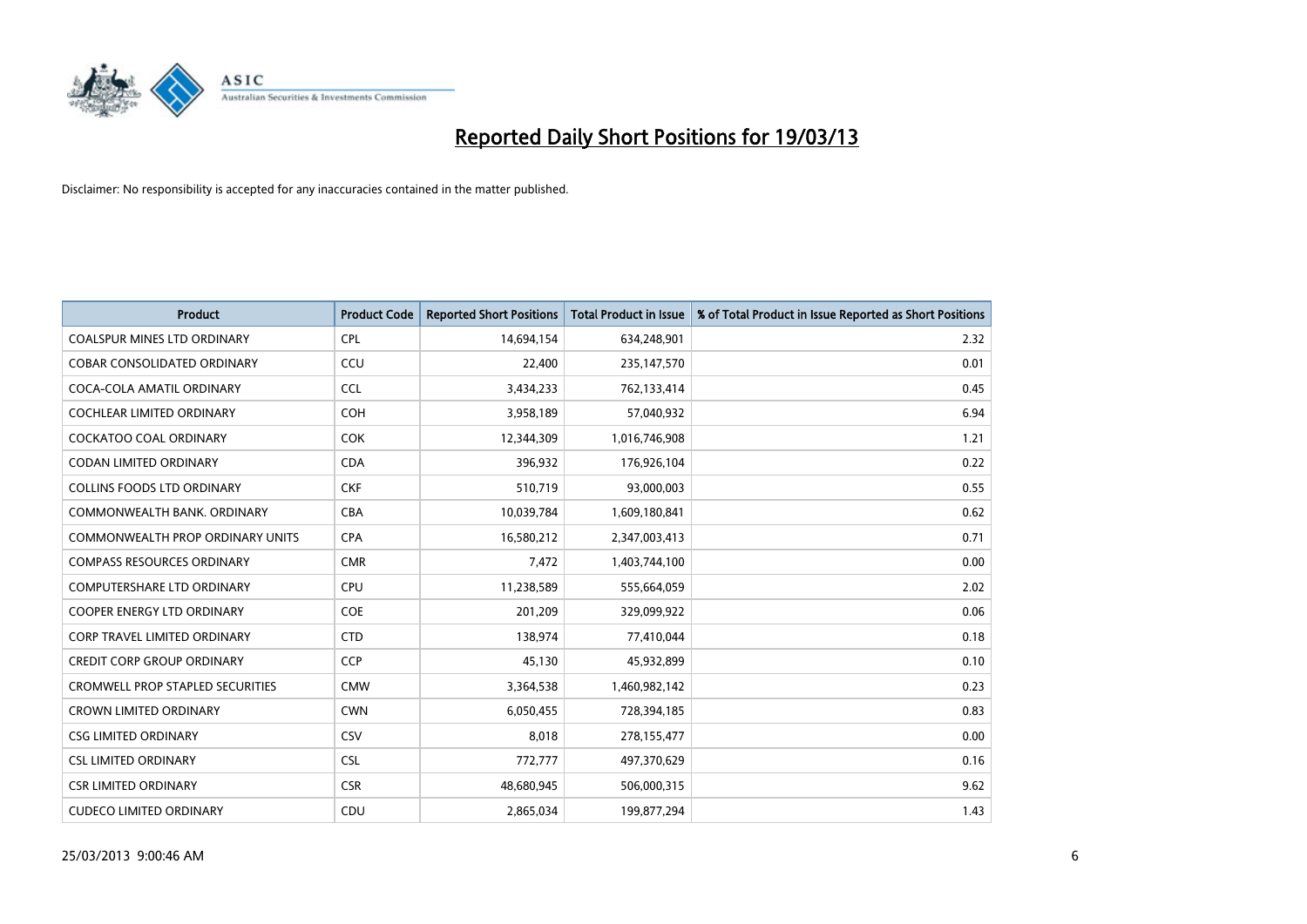

| <b>Product</b>                       | <b>Product Code</b> | <b>Reported Short Positions</b> | <b>Total Product in Issue</b> | % of Total Product in Issue Reported as Short Positions |
|--------------------------------------|---------------------|---------------------------------|-------------------------------|---------------------------------------------------------|
| DART ENERGY LTD ORDINARY             | <b>DTE</b>          | 16,299,687                      | 878,668,388                   | 1.86                                                    |
| DAVID JONES LIMITED ORDINARY         | <b>DIS</b>          | 44,379,734                      | 531,788,775                   | 8.35                                                    |
| <b>DECMIL GROUP LIMITED ORDINARY</b> | <b>DCG</b>          | 952,875                         | 168,203,219                   | 0.57                                                    |
| DEXUS PROPERTY GROUP STAPLED UNITS   | <b>DXS</b>          | 8,828,672                       | 4,839,024,176                 | 0.18                                                    |
| DISCOVERY METALS LTD ORDINARY        | <b>DML</b>          | 5,559,239                       | 486,986,451                   | 1.14                                                    |
| DOMINO PIZZA ENTERPR ORDINARY        | <b>DMP</b>          | 148,146                         | 70,192,674                    | 0.21                                                    |
| DORAY MINERALS LTD ORDINARY          | <b>DRM</b>          | 59,946                          | 141,866,768                   | 0.04                                                    |
| DOWNER EDI LIMITED ORDINARY          | <b>DOW</b>          | 7,333,103                       | 429,100,296                   | 1.71                                                    |
| DRILLSEARCH ENERGY ORDINARY          | <b>DLS</b>          | 2,065,194                       | 427,353,371                   | 0.48                                                    |
| DUET GROUP STAPLED US PROHIBIT.      | <b>DUE</b>          | 7,206,328                       | 1,169,314,842                 | 0.62                                                    |
| DULUXGROUP LIMITED ORDINARY          | <b>DLX</b>          | 6,845,854                       | 374,507,181                   | 1.83                                                    |
| <b>DWS LTD ORDINARY</b>              | <b>DWS</b>          | 296,516                         | 132,362,763                   | 0.22                                                    |
| ECHO ENTERTAINMENT ORDINARY          | EGP                 | 7,246,365                       | 825,672,730                   | 0.88                                                    |
| <b>ELDERS LIMITED ORDINARY</b>       | <b>ELD</b>          | 15,767,193                      | 448,598,480                   | 3.51                                                    |
| ELEMENTAL MINERALS ORDINARY          | <b>ELM</b>          | 33,456                          | 288,587,228                   | 0.01                                                    |
| ELEMENTOS LIMITED ORDINARY           | <b>ELT</b>          | 16                              | 149,531,420                   | 0.00                                                    |
| <b>EMECO HOLDINGS ORDINARY</b>       | <b>EHL</b>          | 5,393,253                       | 599,675,707                   | 0.90                                                    |
| <b>ENDEAVOUR MIN CORP CDI 1:1</b>    | <b>EVR</b>          | 50,287                          | 131,354,574                   | 0.04                                                    |
| <b>ENERGY RESOURCES ORDINARY 'A'</b> | <b>ERA</b>          | 8,146,855                       | 517,725,062                   | 1.57                                                    |
| ENERGY WORLD CORPOR, ORDINARY        | <b>EWC</b>          | 19,474,846                      | 1,734,166,672                 | 1.12                                                    |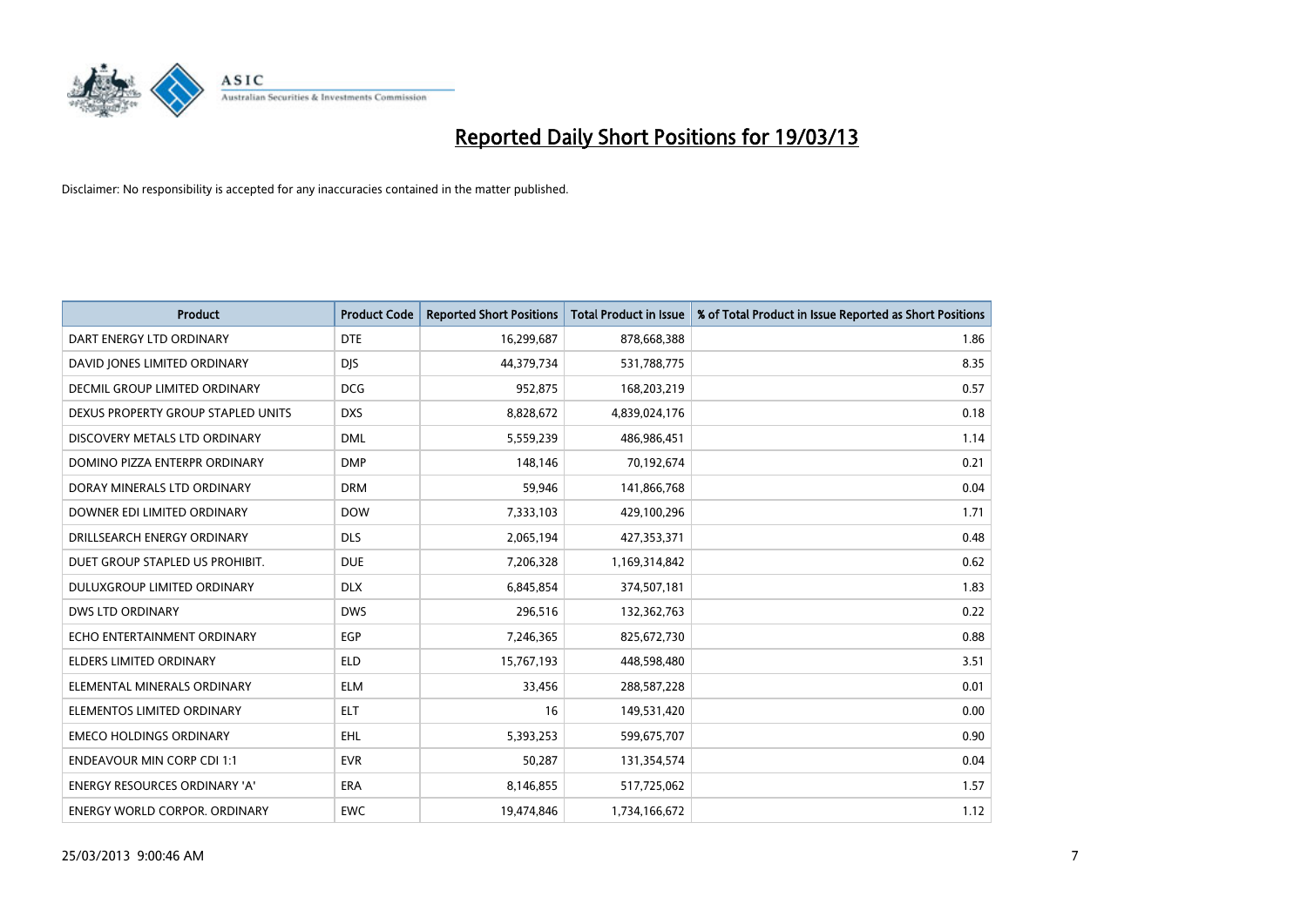

| <b>Product</b>                         | <b>Product Code</b> | <b>Reported Short Positions</b> | <b>Total Product in Issue</b> | % of Total Product in Issue Reported as Short Positions |
|----------------------------------------|---------------------|---------------------------------|-------------------------------|---------------------------------------------------------|
| <b>ENVESTRA LIMITED ORDINARY</b>       | <b>ENV</b>          | 6,821,929                       | 1,603,333,497                 | 0.43                                                    |
| ETHANE PIPELINE STAPLED SECURITIES     | <b>EPX</b>          | 16                              | 69,302,275                    | 0.00                                                    |
| EVOLUTION MINING LTD ORDINARY          | <b>EVN</b>          | 13,125,887                      | 708,092,989                   | 1.85                                                    |
| FAIRFAX MEDIA LTD ORDINARY             | <b>FXI</b>          | 397,347,801                     | 2,351,955,725                 | 16.89                                                   |
| <b>FANTASTIC HOLDINGS ORDINARY</b>     | <b>FAN</b>          | 35,323                          | 102,739,538                   | 0.03                                                    |
| FAR LTD ORDINARY                       | <b>FAR</b>          | 22,121,932                      | 2,499,846,742                 | 0.88                                                    |
| FEDERATION CNTRES ORD/UNIT STAPLED SEC | <b>FDC</b>          | 4,035,699                       | 1,427,641,565                 | 0.28                                                    |
| FKP PROPERTY GROUP STAPLED SECURITIES  | <b>FKP</b>          | 6,149,054                       | 321,578,705                   | 1.91                                                    |
| FLEETWOOD CORP ORDINARY                | <b>FWD</b>          | 3,855,888                       | 60,104,188                    | 6.42                                                    |
| FLETCHER BUILDING ORDINARY             | <b>FBU</b>          | 4,063,335                       | 684,793,538                   | 0.59                                                    |
| FLEXIGROUP LIMITED ORDINARY            | <b>FXL</b>          | 131,167                         | 287,869,669                   | 0.05                                                    |
| <b>FLIGHT CENTRE ORDINARY</b>          | <b>FLT</b>          | 10,634,800                      | 100,289,792                   | 10.60                                                   |
| <b>FLINDERS MINES LTD ORDINARY</b>     | <b>FMS</b>          | 2,706,478                       | 1,821,300,404                 | 0.15                                                    |
| <b>FOCUS MINERALS LTD ORDINARY</b>     | <b>FML</b>          | 9,282,889                       | 8,822,771,352                 | 0.11                                                    |
| FONTERRA SHARE FUND ORDINARY UNITS     | <b>FSF</b>          | 34,842                          | 95,822,090                    | 0.04                                                    |
| FORGE GROUP LIMITED ORDINARY           | FGE                 | 195,677                         | 86,169,014                    | 0.23                                                    |
| FORTESCUE METALS GRP ORDINARY          | <b>FMG</b>          | 164,730,212                     | 3,113,798,659                 | 5.29                                                    |
| <b>G.U.D. HOLDINGS ORDINARY</b>        | GUD                 | 2,242,023                       | 71,341,319                    | 3.14                                                    |
| <b>G8 EDUCATION LIMITED ORDINARY</b>   | <b>GEM</b>          | 722,564                         | 270,940,348                   | 0.27                                                    |
| <b>GALAXY RESOURCES ORDINARY</b>       | <b>GXY</b>          | 3,510,138                       | 584,355,501                   | 0.60                                                    |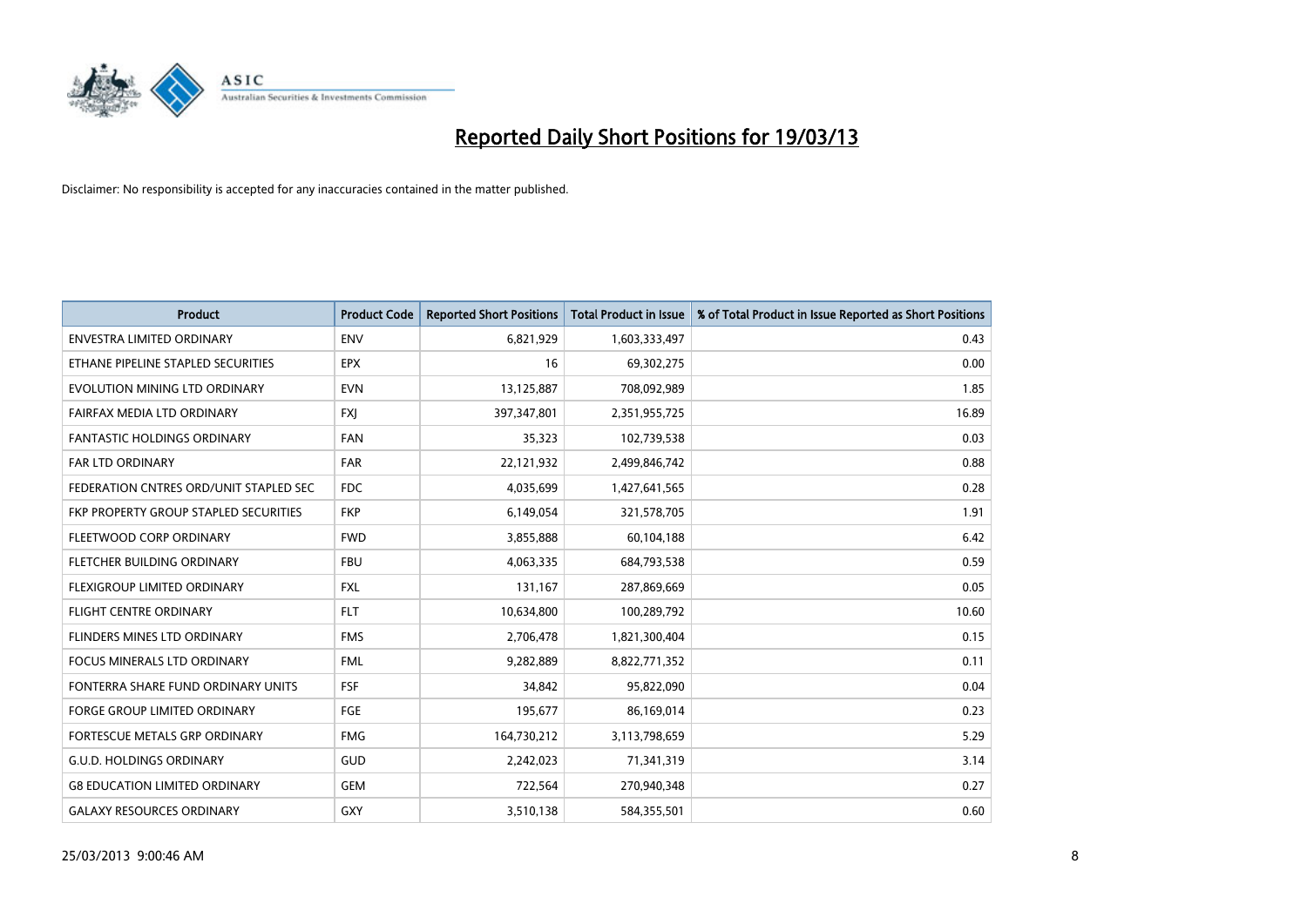

| <b>Product</b>                            | <b>Product Code</b> | <b>Reported Short Positions</b> | <b>Total Product in Issue</b> | % of Total Product in Issue Reported as Short Positions |
|-------------------------------------------|---------------------|---------------------------------|-------------------------------|---------------------------------------------------------|
| <b>GEODYNAMICS LIMITED ORDINARY</b>       | GDY                 | 850                             | 406,452,608                   | 0.00                                                    |
| <b>GINDALBIE METALS LTD ORDINARY</b>      | <b>GBG</b>          | 36,714,781                      | 1,404,350,200                 | 2.61                                                    |
| <b>GOODMAN FIELDER, ORDINARY</b>          | GFF                 | 39,162,622                      | 1,955,559,207                 | 2.00                                                    |
| <b>GOODMAN GROUP STAPLED US PROHIBIT.</b> | <b>GMG</b>          | 5,554,613                       | 1,713,233,947                 | 0.32                                                    |
| <b>GPT GROUP STAPLED SEC.</b>             | <b>GPT</b>          | 3,449,059                       | 1,768,731,729                 | 0.20                                                    |
| <b>GRAINCORP LIMITED A CLASS ORDINARY</b> | <b>GNC</b>          | 1,904,878                       | 228,855,628                   | 0.83                                                    |
| <b>GRANGE RESOURCES. ORDINARY</b>         | <b>GRR</b>          | 1,444,542                       | 1,156,492,195                 | 0.12                                                    |
| <b>GREENLAND MIN EN LTD ORDINARY</b>      | GGG                 | 4,836,068                       | 571,225,263                   | 0.85                                                    |
| <b>GRYPHON MINERALS LTD ORDINARY</b>      | GRY                 | 12,731,664                      | 400,464,983                   | 3.18                                                    |
| <b>GUILDFORD COAL LTD ORDINARY</b>        | <b>GUF</b>          | 1,456,168                       | 635,046,899                   | 0.23                                                    |
| <b>GUNNS LIMITED ORDINARY</b>             | <b>GNS</b>          | 51,772,667                      | 848,401,559                   | 6.10                                                    |
| <b>GWA GROUP LTD ORDINARY</b>             | <b>GWA</b>          | 6,412,451                       | 304,706,899                   | 2.10                                                    |
| HARVEY NORMAN ORDINARY                    | <b>HVN</b>          | 88,764,744                      | 1,062,316,784                 | 8.36                                                    |
| HASTIE GROUP LIMITED ORDINARY             | <b>HST</b>          | 210,891                         | 137,353,504                   | 0.15                                                    |
| <b>HENDERSON GROUP CDI 1:1</b>            | <b>HGG</b>          | 3,948,970                       | 725,243,442                   | 0.54                                                    |
| HFA HOLDINGS LIMITED ORDINARY             | <b>HFA</b>          | 3,809                           | 117,332,831                   | 0.00                                                    |
| HILLGROVE RES LTD ORDINARY                | <b>HGO</b>          | 1,529,144                       | 1,022,760,221                 | 0.15                                                    |
| HILLS HOLDINGS LTD ORDINARY               | <b>HIL</b>          | 2,534,398                       | 246,500,444                   | 1.03                                                    |
| HORIZON OIL LIMITED ORDINARY              | <b>HZN</b>          | 35,714,682                      | 1,135,266,515                 | 3.15                                                    |
| ICON ENERGY LIMITED ORDINARY              | <b>ICN</b>          | 1,571,199                       | 533,391,210                   | 0.29                                                    |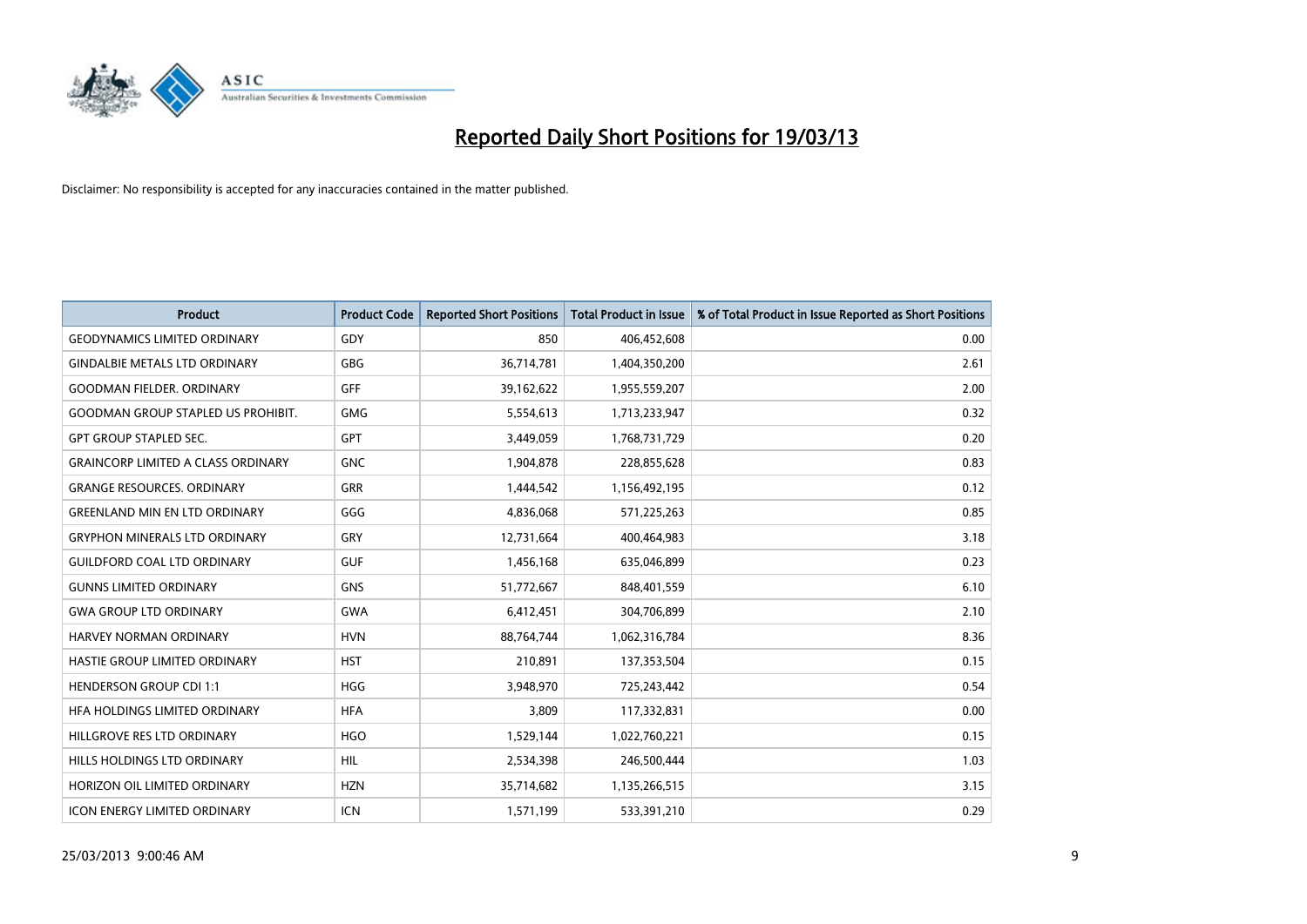

| <b>Product</b>                                  | <b>Product Code</b> | <b>Reported Short Positions</b> | <b>Total Product in Issue</b> | % of Total Product in Issue Reported as Short Positions |
|-------------------------------------------------|---------------------|---------------------------------|-------------------------------|---------------------------------------------------------|
| <b>IINET LIMITED ORDINARY</b>                   | <b>IIN</b>          | 1,434,440                       | 161,238,847                   | 0.89                                                    |
| ILUKA RESOURCES ORDINARY                        | ILU                 | 65,267,788                      | 418,700,517                   | 15.59                                                   |
| <b>IMDEX LIMITED ORDINARY</b>                   | <b>IMD</b>          | 1,727,900                       | 210,473,188                   | 0.82                                                    |
| IMF (AUSTRALIA) LTD ORDINARY                    | <b>IMF</b>          | 891,219                         | 123,201,716                   | 0.72                                                    |
| <b>INCITEC PIVOT ORDINARY</b>                   | IPL                 | 25,816,723                      | 1,628,730,107                 | 1.59                                                    |
| <b>INDEPENDENCE GROUP ORDINARY</b>              | IGO                 | 2,609,222                       | 232,882,535                   | 1.12                                                    |
| INDOPHIL RESOURCES ORDINARY                     | <b>IRN</b>          | 1,491,741                       | 1,203,146,194                 | 0.12                                                    |
| INFIGEN ENERGY STAPLED SECURITIES               | <b>IFN</b>          | 3,172,706                       | 762,265,972                   | 0.42                                                    |
| INSURANCE AUSTRALIA ORDINARY                    | IAG                 | 2,879,630                       | 2,079,034,021                 | 0.14                                                    |
| <b>INTEGRATED RESEARCH ORDINARY</b>             | IRI                 | 95,094                          | 168,359,453                   | 0.06                                                    |
| <b>INTREPID MINES ORDINARY</b>                  | <b>IAU</b>          | 12,363,230                      | 555,623,798                   | 2.23                                                    |
| INVESTA OFFICE FUND STAPLED SECURITIES          | <b>IOF</b>          | 2,216,783                       | 614,047,458                   | 0.36                                                    |
| <b>INVOCARE LIMITED ORDINARY</b>                | <b>IVC</b>          | 1,939,365                       | 110,030,298                   | 1.76                                                    |
| <b>ION LIMITED ORDINARY</b>                     | <b>ION</b>          | 164,453                         | 256,365,105                   | 0.06                                                    |
| <b>IOOF HOLDINGS LTD ORDINARY</b>               | IFL.                | 2,463,454                       | 232,091,225                   | 1.06                                                    |
| <b>IRESS LIMITED ORDINARY</b>                   | <b>IRE</b>          | 2,273,948                       | 128,620,231                   | 1.77                                                    |
| <b>IRON ORE HOLDINGS ORDINARY</b>               | <b>IOH</b>          | 16,649                          | 161,174,005                   | 0.01                                                    |
| IVANHOE AUSTRALIA ORDINARY                      | <b>IVA</b>          | 1,443,022                       | 724,339,661                   | 0.20                                                    |
| <b>JAMES HARDIE INDUST CHESS DEPOSITARY INT</b> | <b>IHX</b>          | 7,093,669                       | 441,399,089                   | 1.61                                                    |
| <b>IB HI-FI LIMITED ORDINARY</b>                | <b>IBH</b>          | 17,842,776                      | 98,947,309                    | 18.03                                                   |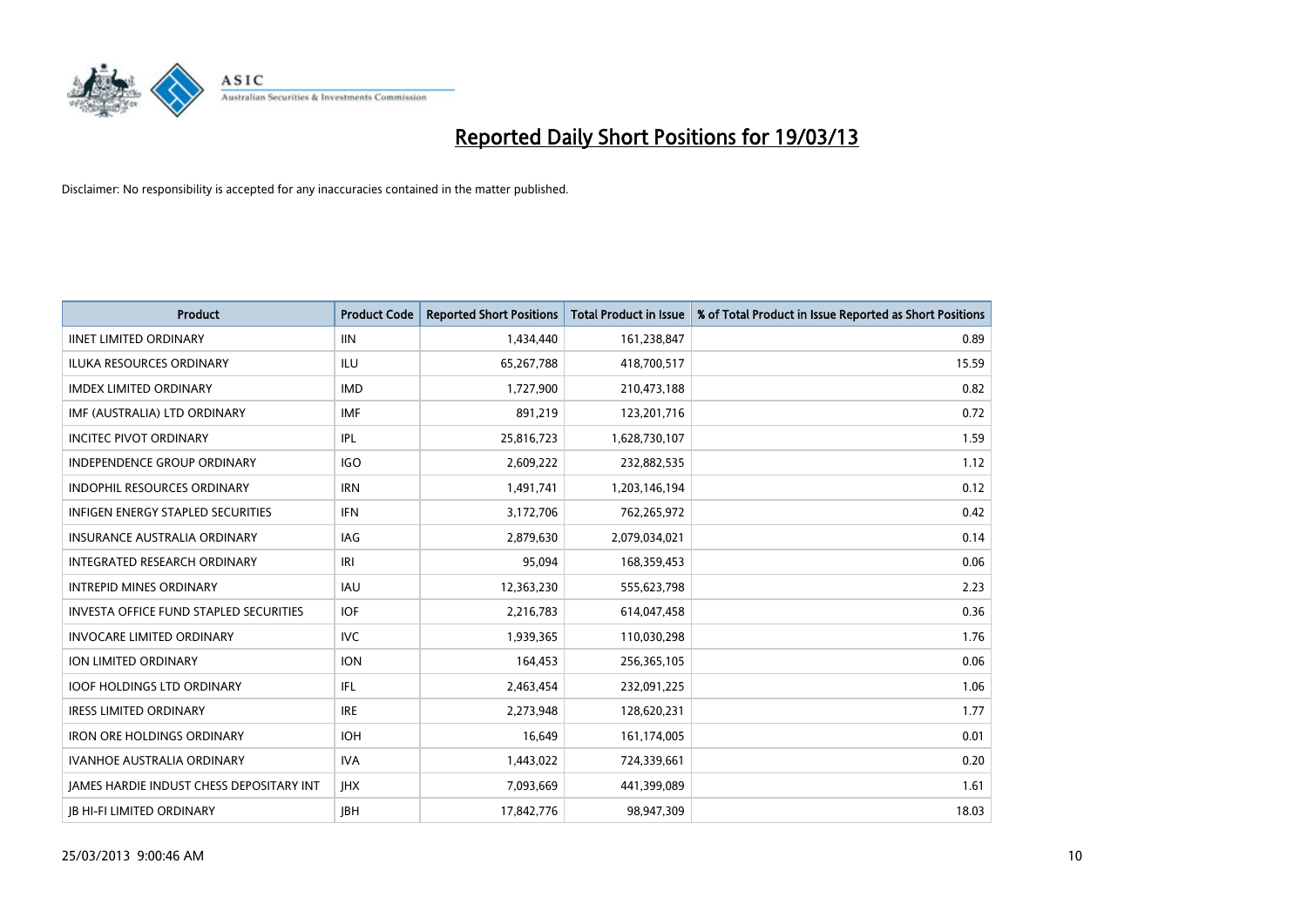

| <b>Product</b>                        | <b>Product Code</b> | <b>Reported Short Positions</b> | <b>Total Product in Issue</b> | % of Total Product in Issue Reported as Short Positions |
|---------------------------------------|---------------------|---------------------------------|-------------------------------|---------------------------------------------------------|
| <b>JUPITER MINES ORDINARY</b>         | <b>IMS</b>          | 30                              | 2,281,835,383                 | 0.00                                                    |
| KAGARA LTD ORDINARY                   | KZL                 | 3,008,926                       | 798,953,117                   | 0.38                                                    |
| KAROON GAS AUSTRALIA ORDINARY         | <b>KAR</b>          | 594,052                         | 221,420,769                   | 0.27                                                    |
| KATHMANDU HOLD LTD ORDINARY           | <b>KMD</b>          | 17,209                          | 200,215,894                   | 0.01                                                    |
| <b>KBL MINING LIMITED ORDINARY</b>    | <b>KBL</b>          | 1,820                           | 293,535,629                   | 0.00                                                    |
| KINGSGATE CONSOLID. ORDINARY          | <b>KCN</b>          | 14,120,132                      | 151,828,173                   | 9.30                                                    |
| KINGSROSE MINING LTD ORDINARY         | <b>KRM</b>          | 280,826                         | 291,959,871                   | 0.10                                                    |
| LEIGHTON HOLDINGS ORDINARY            | LEI                 | 7,636,407                       | 337,199,938                   | 2.26                                                    |
| LEND LEASE GROUP UNIT/ORD STAPLED     | LLC                 | 3,540,593                       | 574,351,883                   | 0.62                                                    |
| LINC ENERGY LTD ORDINARY              | <b>LNC</b>          | 14,305,030                      | 517,770,424                   | 2.76                                                    |
| LION SELECTION GRP ORDINARY           | <b>LSX</b>          | 36                              | 88,030,963                    | 0.00                                                    |
| LYCOPODIUM LIMITED ORDINARY           | LYL                 | 202                             | 38,855,103                    | 0.00                                                    |
| <b>LYNAS CORPORATION ORDINARY</b>     | <b>LYC</b>          | 199,754,850                     | 1,960,801,292                 | 10.19                                                   |
| M2 TELECOMMUNICATION ORDINARY         | <b>MTU</b>          | 7,488,242                       | 158,016,251                   | 4.74                                                    |
| <b>MACA LIMITED ORDINARY</b>          | <b>MLD</b>          | 71,032                          | 172,500,000                   | 0.04                                                    |
| <b>MACMAHON HOLDINGS ORDINARY</b>     | <b>MAH</b>          | 10,347,513                      | 1,261,699,966                 | 0.82                                                    |
| MACO ATLAS ROADS GRP ORDINARY STAPLED | <b>MQA</b>          | 16,506,523                      | 478,531,436                   | 3.45                                                    |
| MACQUARIE GROUP LTD ORDINARY          | MQG                 | 4,158,431                       | 339,506,578                   | 1.22                                                    |
| MAGELLAN FIN GRP LTD ORDINARY         | <b>MFG</b>          | 284,916                         | 152,737,530                   | 0.19                                                    |
| MATRIX C & E LTD ORDINARY             | <b>MCE</b>          | 3,566,910                       | 94,555,428                    | 3.77                                                    |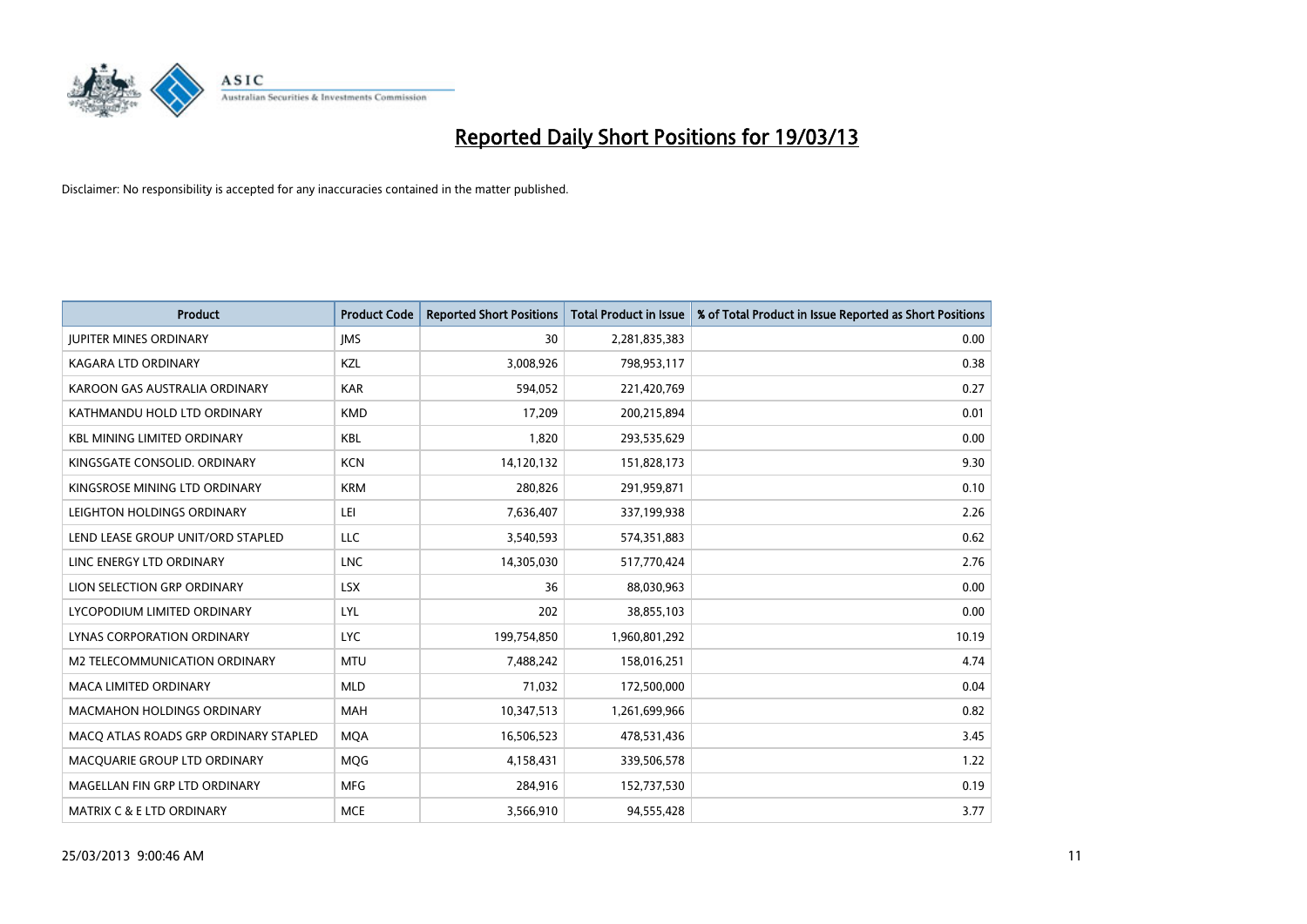

| <b>Product</b>                     | <b>Product Code</b> | <b>Reported Short Positions</b> | <b>Total Product in Issue</b> | % of Total Product in Issue Reported as Short Positions |
|------------------------------------|---------------------|---------------------------------|-------------------------------|---------------------------------------------------------|
| <b>MAVERICK DRILLING ORDINARY</b>  | <b>MAD</b>          | 9,978,748                       | 452,726,751                   | 2.20                                                    |
| MCMILLAN SHAKESPEARE ORDINARY      | <b>MMS</b>          | 195,834                         | 74,523,965                    | 0.26                                                    |
| MEDUSA MINING LTD ORDINARY         | <b>MML</b>          | 3,782,983                       | 188,903,911                   | 2.00                                                    |
| MELBOURNE IT LIMITED ORDINARY      | <b>MLB</b>          | 458,750                         | 82,451,363                    | 0.56                                                    |
| MEO AUSTRALIA LTD ORDINARY         | <b>MEO</b>          | 432,047                         | 627,264,587                   | 0.07                                                    |
| <b>MERMAID MARINE ORDINARY</b>     | <b>MRM</b>          | 1,212,591                       | 226,667,868                   | 0.53                                                    |
| <b>MESOBLAST LIMITED ORDINARY</b>  | <b>MSB</b>          | 16,823,246                      | 314,811,301                   | 5.34                                                    |
| METALS X LIMITED ORDINARY          | <b>MLX</b>          | 77,960                          | 1,651,766,110                 | 0.00                                                    |
| METCASH LIMITED ORDINARY           | <b>MTS</b>          | 99,544,895                      | 880,704,786                   | 11.30                                                   |
| METMINCO LIMITED ORDINARY          | <b>MNC</b>          | 54,825                          | 1,749,543,023                 | 0.00                                                    |
| MICLYN EXP OFFSHR ORDINARY         | <b>MIO</b>          | 248,897                         | 278,639,188                   | 0.09                                                    |
| MILTON CORPORATION ORDINARY        | <b>MLT</b>          | 12,800                          | 122,147,119                   | 0.01                                                    |
| MINCOR RESOURCES NL ORDINARY       | <b>MCR</b>          | 2,411,586                       | 188,208,274                   | 1.28                                                    |
| MINERAL DEPOSITS ORDINARY          | <b>MDL</b>          | 1,324,771                       | 83,538,786                    | 1.59                                                    |
| MINERAL RESOURCES, ORDINARY        | <b>MIN</b>          | 1,223,344                       | 185,724,169                   | 0.66                                                    |
| MIRABELA NICKEL LTD ORDINARY       | <b>MBN</b>          | 12,952,159                      | 876,765,094                   | 1.48                                                    |
| MIRVAC GROUP STAPLED SECURITIES    | <b>MGR</b>          | 12,141,041                      | 3,425,587,451                 | 0.35                                                    |
| MOLOPO ENERGY LTD ORDINARY         | <b>MPO</b>          | 849,943                         | 246,371,894                   | 0.34                                                    |
| <b>MONADELPHOUS GROUP ORDINARY</b> | <b>MND</b>          | 7,110,891                       | 90,663,543                    | 7.84                                                    |
| MORTGAGE CHOICE LTD ORDINARY       | <b>MOC</b>          | 1,495,920                       | 123,431,282                   | 1.21                                                    |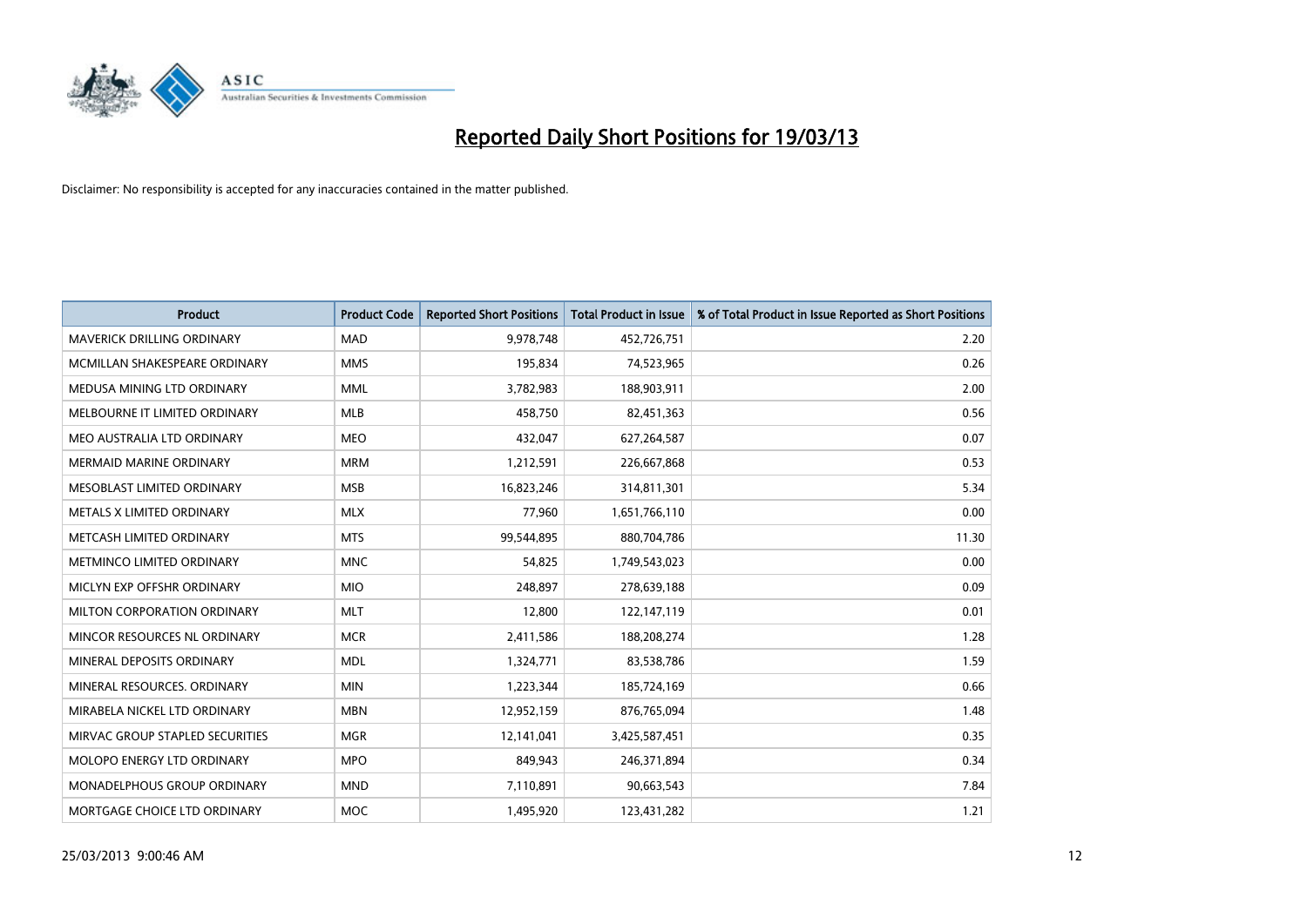

| <b>Product</b>                    | <b>Product Code</b> | <b>Reported Short Positions</b> | <b>Total Product in Issue</b> | % of Total Product in Issue Reported as Short Positions |
|-----------------------------------|---------------------|---------------------------------|-------------------------------|---------------------------------------------------------|
| <b>MOUNT GIBSON IRON ORDINARY</b> | <b>MGX</b>          | 5,557,792                       | 1,090,584,232                 | 0.51                                                    |
| MULTIPLEX SITES SITES             | <b>MXUPA</b>        | 686                             | 4,500,000                     | 0.02                                                    |
| MURCHISON METALS LTD ORDINARY     | <b>MMX</b>          | 3,807,797                       | 450,497,346                   | 0.85                                                    |
| <b>MYER HOLDINGS LTD ORDINARY</b> | <b>MYR</b>          | 63,464,978                      | 583,384,551                   | 10.88                                                   |
| <b>MYSTATE LIMITED ORDINARY</b>   | <b>MYS</b>          | 49,994                          | 87,117,374                    | 0.06                                                    |
| NATIONAL AUST, BANK ORDINARY      | <b>NAB</b>          | 12,023,160                      | 2,342,259,881                 | 0.51                                                    |
| NAVITAS LIMITED ORDINARY          | <b>NVT</b>          | 13,837,763                      | 375,367,918                   | 3.69                                                    |
| NEON ENERGY LIMITED ORDINARY      | <b>NEN</b>          | 2,928,484                       | 549,844,091                   | 0.53                                                    |
| NEW HOPE CORPORATION ORDINARY     | <b>NHC</b>          | 2,568,342                       | 830,563,352                   | 0.31                                                    |
| NEW STANDARD ENERGY ORDINARY      | <b>NSE</b>          | 355,485                         | 305,331,847                   | 0.12                                                    |
| NEWCREST MINING ORDINARY          | <b>NCM</b>          | 5,544,337                       | 765,906,839                   | 0.72                                                    |
| NEWS CORP A NON-VOTING CDI        | <b>NWSLV</b>        | 2,209,203                       | 1,524,115,643                 | 0.14                                                    |
| NEWS CORP B VOTING CDI            | <b>NWS</b>          | 251,916                         | 798,520,953                   | 0.03                                                    |
| NEWSAT LIMITED ORDINARY           | <b>NWT</b>          | 50,000                          | 515,708,507                   | 0.01                                                    |
| NEXTDC LIMITED ORDINARY           | <b>NXT</b>          | 4,693,116                       | 172,602,288                   | 2.72                                                    |
| NEXUS ENERGY LIMITED ORDINARY     | <b>NXS</b>          | 11,573,246                      | 1,329,821,159                 | 0.87                                                    |
| NIDO PETROLEUM ORDINARY           | <b>NDO</b>          | 105,293                         | 2,044,984,301                 | 0.01                                                    |
| NOBLE MINERAL RES ORDINARY        | <b>NMG</b>          | 2,807,081                       | 666,397,952                   | 0.42                                                    |
| NORFOLK GROUP ORDINARY            | <b>NFK</b>          | 50                              | 158,890,730                   | 0.00                                                    |
| NORTHERN IRON LTD ORDINARY        | <b>NFE</b>          | 1,884,162                       | 484,405,314                   | 0.39                                                    |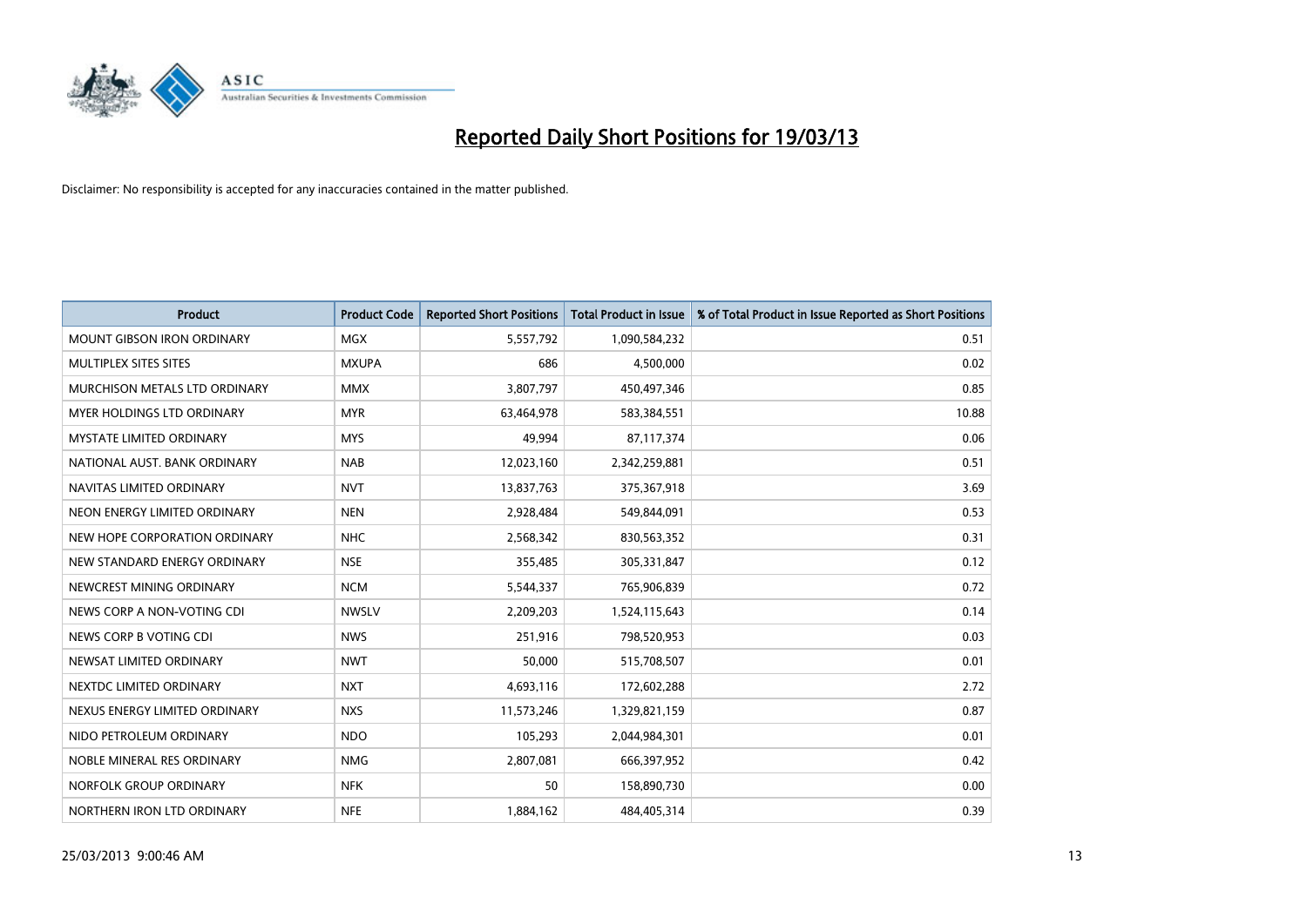

| <b>Product</b>                        | <b>Product Code</b> | <b>Reported Short Positions</b> | <b>Total Product in Issue</b> | % of Total Product in Issue Reported as Short Positions |
|---------------------------------------|---------------------|---------------------------------|-------------------------------|---------------------------------------------------------|
| NORTHERN STAR ORDINARY                | <b>NST</b>          | 7,920,943                       | 424,277,027                   | 1.87                                                    |
| NRW HOLDINGS LIMITED ORDINARY         | <b>NWH</b>          | 10,264,334                      | 278,888,011                   | 3.68                                                    |
| NUFARM LIMITED ORDINARY               | <b>NUF</b>          | 8,615,885                       | 262,796,891                   | 3.28                                                    |
| OAKTON LIMITED ORDINARY               | <b>OKN</b>          | 2,598                           | 90,080,581                    | 0.00                                                    |
| OCEANAGOLD CORP. CHESS DEPOSITARY INT | <b>OGC</b>          | 328,920                         | 293,517,918                   | 0.11                                                    |
| OIL SEARCH LTD ORDINARY               | OSH                 | 26,764,535                      | 1,334,756,742                 | 2.01                                                    |
| OM HOLDINGS LIMITED ORDINARY          | <b>OMH</b>          | 3,969,805                       | 673,423,337                   | 0.59                                                    |
| ORICA LIMITED ORDINARY                | ORI                 | 1,574,370                       | 366,768,327                   | 0.43                                                    |
| ORIGIN ENERGY ORDINARY                | <b>ORG</b>          | 22,127,785                      | 1,094,033,515                 | 2.02                                                    |
| OROCOBRE LIMITED ORDINARY             | <b>ORE</b>          | 472,840                         | 117,745,140                   | 0.40                                                    |
| OROTONGROUP LIMITED ORDINARY          | ORL                 | 5,556                           | 40,880,902                    | 0.01                                                    |
| ORPHEUS ENERGY LTD ORDINARY           | <b>OEG</b>          | 67,200                          | 130,475,919                   | 0.05                                                    |
| OZ MINERALS ORDINARY                  | OZL                 | 12,627,358                      | 303,470,022                   | 4.16                                                    |
| <b>PACIFIC BRANDS ORDINARY</b>        | <b>PBG</b>          | 13,968,231                      | 912,915,695                   | 1.53                                                    |
| PALADIN ENERGY LTD ORDINARY           | <b>PDN</b>          | 101,320,406                     | 836,969,286                   | 12.11                                                   |
| PANAUST LIMITED ORDINARY              | <b>PNA</b>          | 3,273,695                       | 614,407,069                   | 0.53                                                    |
| PANORAMIC RESOURCES ORDINARY          | PAN                 | 1,443,907                       | 256,058,555                   | 0.56                                                    |
| PAPERLINX LIMITED ORDINARY            | <b>PPX</b>          | 68,040                          | 609,280,761                   | 0.01                                                    |
| PAPILLON RES LTD ORDINARY             | <b>PIR</b>          | 1,796,354                       | 297,278,210                   | 0.60                                                    |
| PATTIES FOODS LTD ORDINARY            | PFL                 | 4,035                           | 139,065,639                   | 0.00                                                    |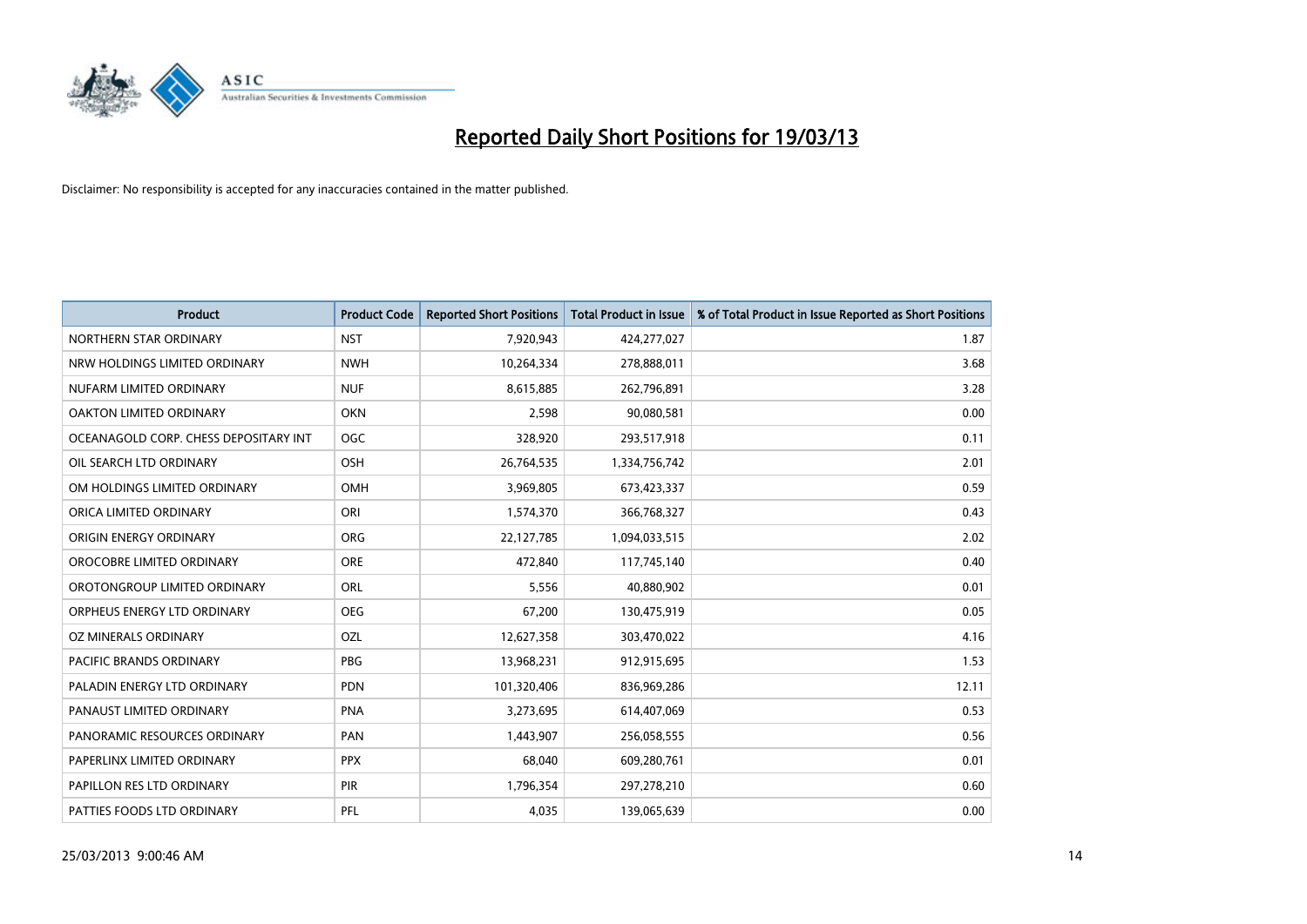

| <b>Product</b>                      | <b>Product Code</b> | <b>Reported Short Positions</b> | <b>Total Product in Issue</b> | % of Total Product in Issue Reported as Short Positions |
|-------------------------------------|---------------------|---------------------------------|-------------------------------|---------------------------------------------------------|
| PEET LIMITED ORDINARY               | <b>PPC</b>          | 3,291,987                       | 321,013,141                   | 1.03                                                    |
| PERILYA LIMITED ORDINARY            | PEM                 | 409                             | 769,316,426                   | 0.00                                                    |
| PERPETUAL LIMITED ORDINARY          | <b>PPT</b>          | 2,122,559                       | 41,980,678                    | 5.06                                                    |
| PERSEUS MINING LTD ORDINARY         | PRU                 | 29,233,087                      | 457,962,088                   | 6.38                                                    |
| PHARMAXIS LTD ORDINARY              | <b>PXS</b>          | 12,678,330                      | 308,543,389                   | 4.11                                                    |
| PLATINUM ASSET ORDINARY             | <b>PTM</b>          | 4,874,962                       | 561,347,878                   | 0.87                                                    |
| PLATINUM AUSTRALIA ORDINARY         | <b>PLA</b>          | 836,127                         | 504,968,043                   | 0.17                                                    |
| PMI GOLD CORP CDI 1:1               | <b>PVM</b>          | 176,416                         | 138,592,220                   | 0.13                                                    |
| PMP LIMITED ORDINARY                | <b>PMP</b>          | 178,840                         | 323,781,124                   | 0.06                                                    |
| PRANA BIOTECHNOLOGY ORDINARY        | PBT                 | 77,000                          | 344,143,038                   | 0.02                                                    |
| PREMIER INVESTMENTS ORDINARY        | <b>PMV</b>          | 409,958                         | 155,260,478                   | 0.26                                                    |
| PRIMA BIOMED LTD ORDINARY           | <b>PRR</b>          | 424,493                         | 1,066,063,388                 | 0.04                                                    |
| PRIMARY HEALTH CARE ORDINARY        | <b>PRY</b>          | 14,570,802                      | 502,983,554                   | 2.90                                                    |
| PROGRAMMED ORDINARY                 | <b>PRG</b>          | 247,911                         | 118,177,001                   | 0.21                                                    |
| PURA VIDA ENERGY NL ORDINARY        | <b>PVD</b>          | 157,040                         | 59,983,514                    | 0.26                                                    |
| <b>QANTAS AIRWAYS ORDINARY</b>      | QAN                 | 22,408,349                      | 2,248,150,128                 | 1.00                                                    |
| <b>OBE INSURANCE GROUP ORDINARY</b> | <b>OBE</b>          | 49,244,920                      | 1,196,747,582                 | 4.11                                                    |
| ORXPHARMA LTD ORDINARY              | <b>QRX</b>          | 130,696                         | 144,644,706                   | 0.09                                                    |
| <b>QUBE HOLDINGS LTD ORDINARY</b>   | <b>QUB</b>          | 12,521,479                      | 926,489,845                   | 1.35                                                    |
| RAMELIUS RESOURCES ORDINARY         | <b>RMS</b>          | 5,896,659                       | 337,296,949                   | 1.75                                                    |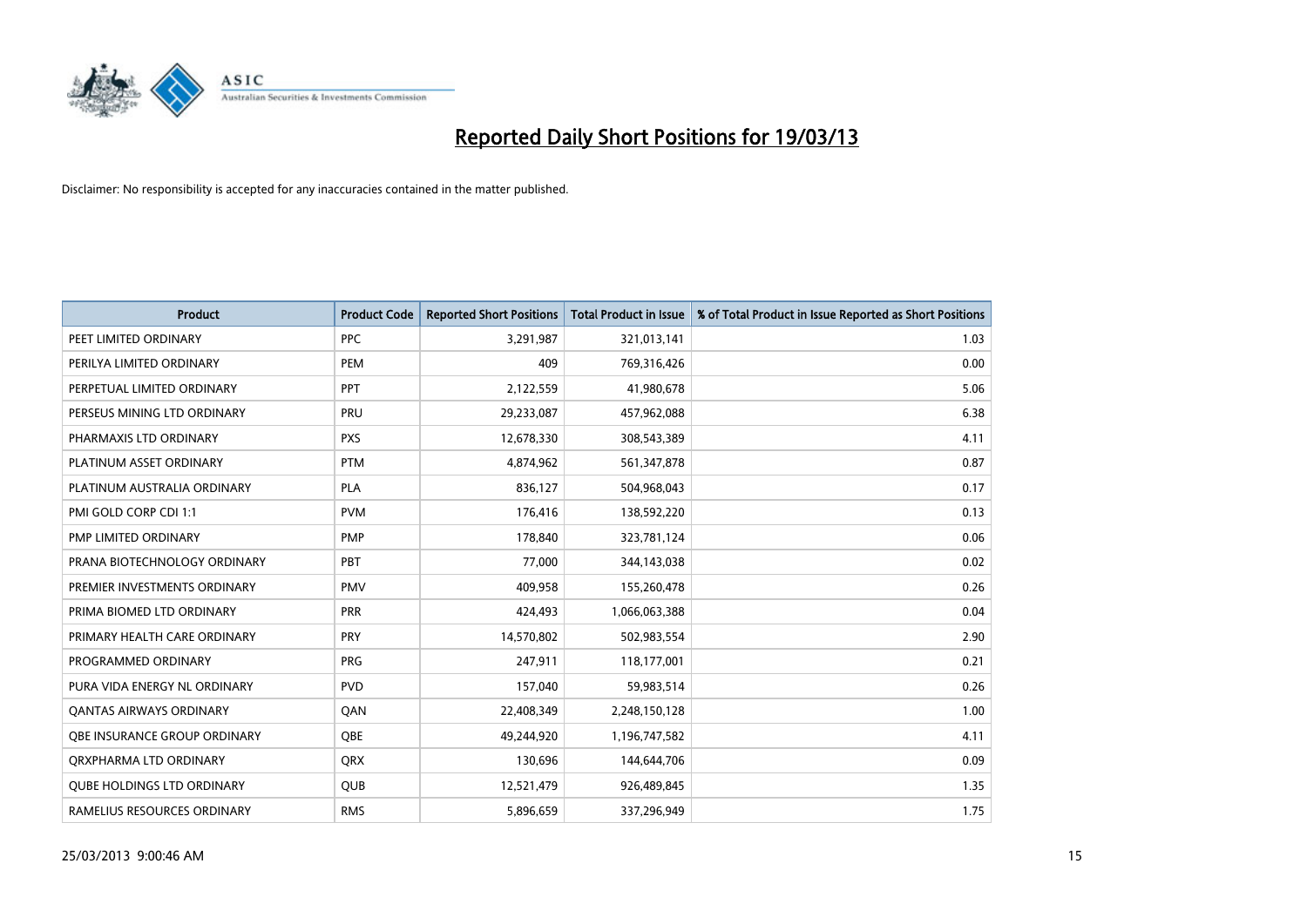

| <b>Product</b>                     | <b>Product Code</b> | <b>Reported Short Positions</b> | <b>Total Product in Issue</b> | % of Total Product in Issue Reported as Short Positions |
|------------------------------------|---------------------|---------------------------------|-------------------------------|---------------------------------------------------------|
| RAMSAY HEALTH CARE ORDINARY        | <b>RHC</b>          | 2,240,660                       | 202,081,252                   | 1.11                                                    |
| <b>RCR TOMLINSON ORDINARY</b>      | <b>RCR</b>          | 53,618                          | 132,431,265                   | 0.04                                                    |
| <b>REA GROUP ORDINARY</b>          | <b>REA</b>          | 162,535                         | 131,714,699                   | 0.12                                                    |
| RECKON LIMITED ORDINARY            | <b>RKN</b>          | 452,270                         | 129,488,015                   | 0.35                                                    |
| <b>RED 5 LIMITED ORDINARY</b>      | <b>RED</b>          | 615,650                         | 135,488,008                   | 0.45                                                    |
| <b>RED FORK ENERGY ORDINARY</b>    | <b>RFE</b>          | 4,301,249                       | 384,951,719                   | 1.12                                                    |
| REDBANK ENERGY LTD ORDINARY        | AEJ                 | 13                              | 786,287                       | 0.00                                                    |
| REDFLEX HOLDINGS ORDINARY          | <b>RDF</b>          |                                 | 110,762,310                   | 0.00                                                    |
| REECE AUSTRALIA LTD. ORDINARY      | <b>REH</b>          | 579                             | 99,600,000                    | 0.00                                                    |
| <b>REGIS RESOURCES ORDINARY</b>    | <b>RRL</b>          | 7,851,014                       | 474,075,396                   | 1.66                                                    |
| RESMED INC CDI 10:1                | <b>RMD</b>          | 15,400,149                      | 1,556,242,300                 | 0.99                                                    |
| <b>RESOLUTE MINING ORDINARY</b>    | <b>RSG</b>          | 2,211,241                       | 643,094,224                   | 0.34                                                    |
| RESOURCE GENERATION ORDINARY       | <b>RES</b>          | 73                              | 263,345,652                   | 0.00                                                    |
| RETAIL FOOD GROUP ORDINARY         | <b>RFG</b>          | 237,599                         | 130,087,856                   | 0.18                                                    |
| REVERSE CORP LIMITED ORDINARY      | <b>REF</b>          | 100                             | 92,382,175                    | 0.00                                                    |
| REX MINERALS LIMITED ORDINARY      | <b>RXM</b>          | 2,775,549                       | 188,907,284                   | 1.47                                                    |
| RHG LIMITED ORDINARY               | <b>RHG</b>          | 30,691                          | 308,483,177                   | 0.01                                                    |
| RIALTO ENERGY ORDINARY             | <b>RIA</b>          | 172,533                         | 672,259,992                   | 0.03                                                    |
| <b>RIDLEY CORPORATION ORDINARY</b> | <b>RIC</b>          | 702,655                         | 307,817,071                   | 0.23                                                    |
| RIO TINTO LIMITED ORDINARY         | <b>RIO</b>          | 8,289,319                       | 435,758,720                   | 1.90                                                    |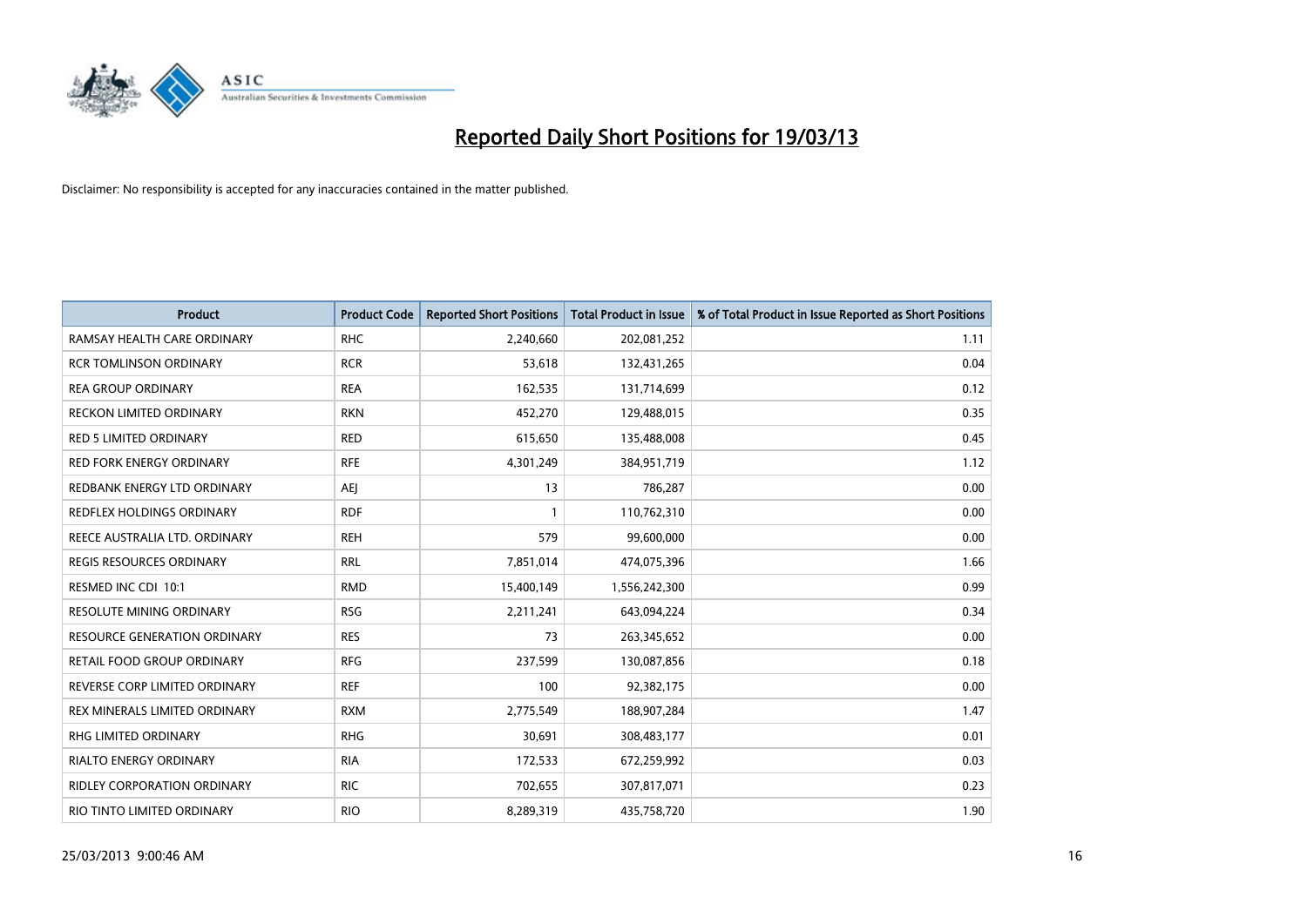

| <b>Product</b>                               | <b>Product Code</b> | <b>Reported Short Positions</b> | <b>Total Product in Issue</b> | % of Total Product in Issue Reported as Short Positions |
|----------------------------------------------|---------------------|---------------------------------|-------------------------------|---------------------------------------------------------|
| ROC OIL COMPANY ORDINARY                     | <b>ROC</b>          | 1,707,320                       | 683,235,552                   | 0.25                                                    |
| RURALCO HOLDINGS ORDINARY                    | <b>RHL</b>          | 12,000                          | 55,019,284                    | 0.02                                                    |
| SAI GLOBAL LIMITED ORDINARY                  | SAI                 | 7,984,099                       | 207,018,029                   | 3.86                                                    |
| SALMAT LIMITED ORDINARY                      | <b>SLM</b>          | 412                             | 159,812,799                   | 0.00                                                    |
| SAMSON OIL & GAS LTD ORDINARY                | SSN                 | 4,310,000                       | 1,985,896,471                 | 0.22                                                    |
| SANDFIRE RESOURCES ORDINARY                  | <b>SFR</b>          | 3,622,666                       | 153,650,968                   | 2.36                                                    |
| <b>SANTOS LTD ORDINARY</b>                   | <b>STO</b>          | 2,947,131                       | 958,980,353                   | 0.31                                                    |
| SARACEN MINERAL ORDINARY                     | SAR                 | 8,641,808                       | 595,263,186                   | 1.45                                                    |
| <b>SCA PROPERTY GROUP STAPLED SECURITIES</b> | <b>SCP</b>          | 28,799,946                      | 585,455,114                   | 4.92                                                    |
| SEDGMAN LIMITED ORDINARY                     | <b>SDM</b>          | 424,639                         | 217,623,797                   | 0.20                                                    |
| SEEK LIMITED ORDINARY                        | <b>SEK</b>          | 15,794,285                      | 337,101,307                   | 4.69                                                    |
| SELECT HARVESTS ORDINARY                     | SHV                 | 4,999                           | 57,151,112                    | 0.01                                                    |
| SENEX ENERGY LIMITED ORDINARY                | SXY                 | 4,740,263                       | 1,140,804,837                 | 0.42                                                    |
| SERVICE STREAM ORDINARY                      | SSM                 | 100                             | 283,418,867                   | 0.00                                                    |
| SEVEN GROUP HOLDINGS ORDINARY                | <b>SVW</b>          | 2,468,137                       | 307,410,281                   | 0.80                                                    |
| SEVEN WEST MEDIA LTD ORDINARY                | <b>SWM</b>          | 17,739,969                      | 999,160,872                   | 1.78                                                    |
| SIGMA PHARMACEUTICAL ORDINARY                | <b>SIP</b>          | 4,756,512                       | 1,162,669,614                 | 0.41                                                    |
| SILEX SYSTEMS ORDINARY                       | <b>SLX</b>          | 1,455,319                       | 170,232,464                   | 0.85                                                    |
| SILVER CHEF LIMITED ORDINARY                 | SIV                 | 54,881                          | 28,184,457                    | 0.19                                                    |
| SILVER LAKE RESOURCE ORDINARY                | <b>SLR</b>          | 3,036,590                       | 379,048,750                   | 0.80                                                    |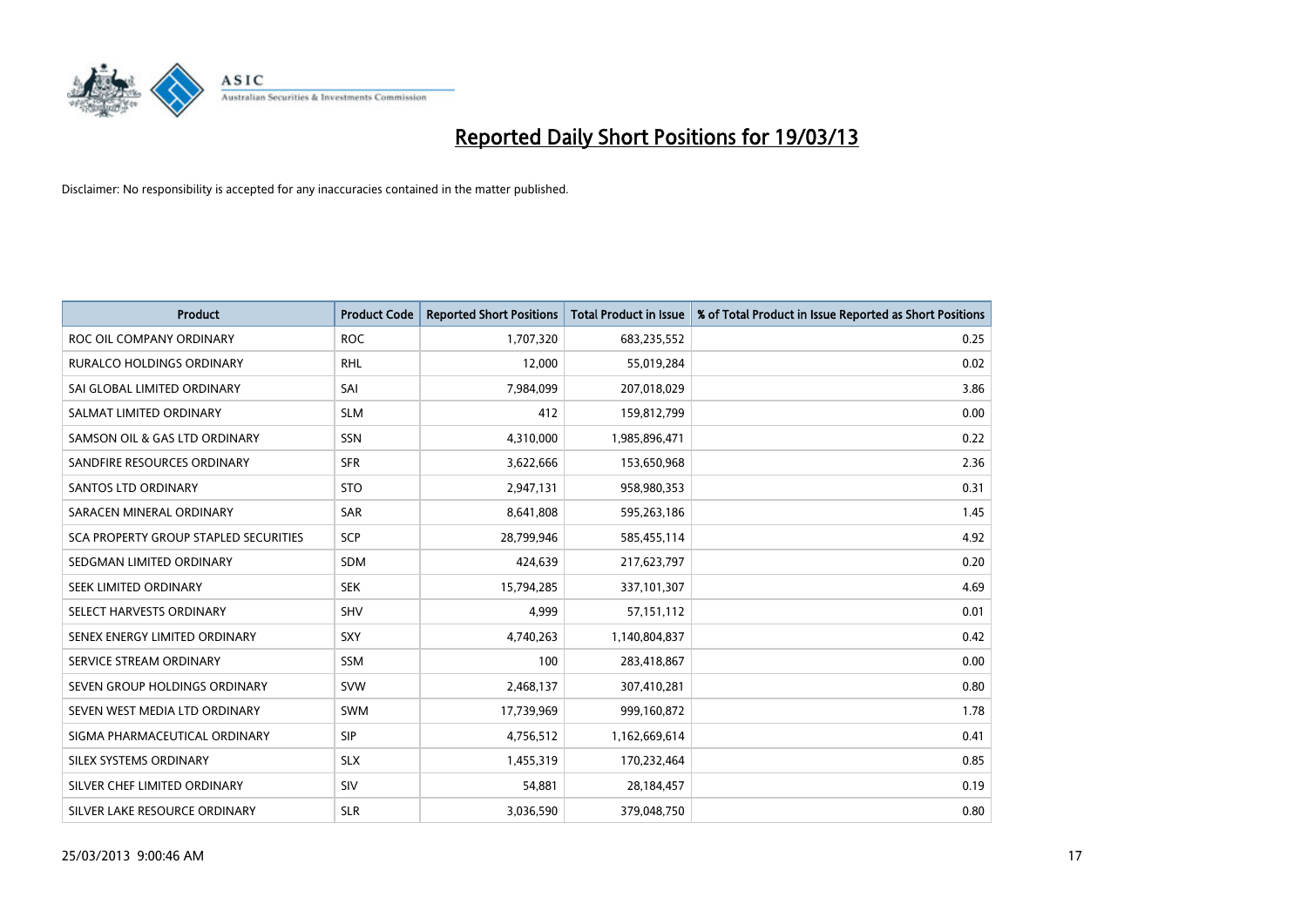

| <b>Product</b>                           | <b>Product Code</b> | <b>Reported Short Positions</b> | <b>Total Product in Issue</b> | % of Total Product in Issue Reported as Short Positions |
|------------------------------------------|---------------------|---------------------------------|-------------------------------|---------------------------------------------------------|
| SIMS METAL MGMT LTD ORDINARY             | SGM                 | 13,234,071                      | 204,309,387                   | 6.48                                                    |
| SINGAPORE TELECOMM. CHESS DEPOSITARY INT | SGT                 | 1,363,987                       | 194,899,894                   | 0.70                                                    |
| SIRIUS RESOURCES NL ORDINARY             | <b>SIR</b>          | 57,812                          | 224,620,167                   | 0.03                                                    |
| SIRTEX MEDICAL ORDINARY                  | <b>SRX</b>          | 472,377                         | 55,768,136                    | 0.85                                                    |
| SKILLED GROUP LTD ORDINARY               | <b>SKE</b>          | 3,916,761                       | 233,487,276                   | 1.68                                                    |
| <b>SKY NETWORK ORDINARY</b>              | <b>SKT</b>          | 90.000                          | 389,139,785                   | 0.02                                                    |
| <b>SLATER &amp; GORDON ORDINARY</b>      | <b>SGH</b>          | 28,222                          | 170,537,215                   | 0.02                                                    |
| SMS MANAGEMENT. ORDINARY                 | <b>SMX</b>          | 3,041,842                       | 69,378,477                    | 4.38                                                    |
| SONIC HEALTHCARE ORDINARY                | <b>SHL</b>          | 7,792,638                       | 396,154,681                   | 1.97                                                    |
| SP AUSNET STAPLED SECURITIES             | <b>SPN</b>          | 20,631,178                      | 3,367,543,113                 | 0.61                                                    |
| SPARK INFRASTRUCTURE STAPLED NOTE & UNIT | SKI                 | 36,357,909                      | 1,326,734,264                 | 2.74                                                    |
| SPDR 200 FUND ETF UNITS                  | <b>STW</b>          | 40,925                          | 46,151,346                    | 0.09                                                    |
| ST BARBARA LIMITED ORDINARY              | <b>SBM</b>          | 5,854,714                       | 488,074,077                   | 1.20                                                    |
| STANMORE COAL LTD ORDINARY               | <b>SMR</b>          | 32,870                          | 208,419,252                   | 0.02                                                    |
| STARPHARMA HOLDINGS ORDINARY             | SPL                 | 7,835,491                       | 283,665,948                   | 2.76                                                    |
| STHN CROSS MEDIA ORDINARY                | SXL                 | 10,839,948                      | 704,858,524                   | 1.54                                                    |
| STOCKLAND UNITS/ORD STAPLED              | SGP                 | 25,726,355                      | 2,202,657,963                 | 1.17                                                    |
| STRAITS RES LTD. ORDINARY                | <b>SRQ</b>          | 92,625                          | 1,164,150,159                 | 0.01                                                    |
| STW COMMUNICATIONS ORDINARY              | SGN                 | 592,100                         | 403,828,512                   | 0.15                                                    |
| SUNCORP GROUP LTD ORDINARY               | <b>SUN</b>          | 6,558,153                       | 1,286,600,980                 | 0.51                                                    |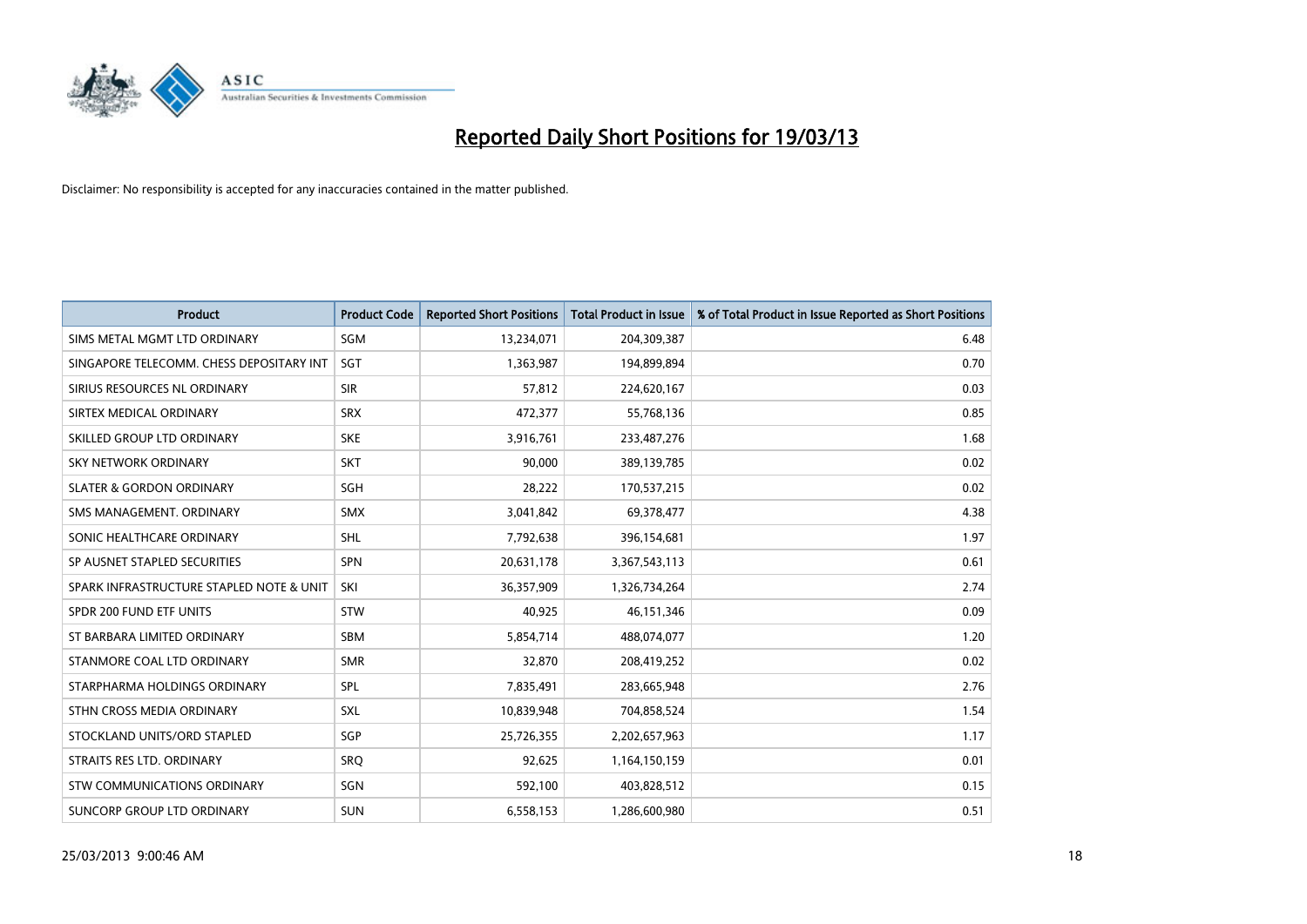

| <b>Product</b>                       | <b>Product Code</b> | <b>Reported Short Positions</b> | <b>Total Product in Issue</b> | % of Total Product in Issue Reported as Short Positions |
|--------------------------------------|---------------------|---------------------------------|-------------------------------|---------------------------------------------------------|
| SUNDANCE ENERGY ORDINARY             | <b>SEA</b>          | 1,622,271                       | 401,434,819                   | 0.40                                                    |
| SUNDANCE RESOURCES ORDINARY          | <b>SDL</b>          | 4,768,297                       | 3,072,110,985                 | 0.16                                                    |
| SUNLAND GROUP LTD ORDINARY           | <b>SDG</b>          | 18,391                          | 189,417,674                   | 0.01                                                    |
| SUPER RET REP LTD ORDINARY           | SUL                 | 601,479                         | 196,432,811                   | 0.31                                                    |
| SYD AIRPORT STAPLED US PROHIBIT.     | <b>SYD</b>          | 11,332,472                      | 1,861,210,782                 | 0.61                                                    |
| SYRAH RESOURCES ORDINARY             | <b>SYR</b>          | 422,597                         | 136,410,422                   | 0.31                                                    |
| TABCORP HOLDINGS LTD ORDINARY        | <b>TAH</b>          | 15,356,601                      | 734,015,737                   | 2.09                                                    |
| TANAMI GOLD NL ORDINARY              | <b>TAM</b>          | 991,717                         | 261,132,677                   | 0.38                                                    |
| TAP OIL LIMITED ORDINARY             | <b>TAP</b>          | 434,541                         | 241,608,606                   | 0.18                                                    |
| TASSAL GROUP LIMITED ORDINARY        | <b>TGR</b>          | 64,738                          | 146,304,404                   | 0.04                                                    |
| <b>TATTS GROUP LTD ORDINARY</b>      | <b>TTS</b>          | 6,898,576                       | 1,388,328,378                 | 0.50                                                    |
| <b>TELECOM CORPORATION ORDINARY</b>  | <b>TEL</b>          | 7,243,923                       | 1,815,996,462                 | 0.40                                                    |
| <b>TELSTRA CORPORATION, ORDINARY</b> | <b>TLS</b>          | 29,627,409                      | 12,443,074,357                | 0.24                                                    |
| TEN NETWORK HOLDINGS ORDINARY        | <b>TEN</b>          | 92,256,383                      | 2,586,970,845                 | 3.57                                                    |
| TERANGA GOLD CORP CDI 1:1            | <b>TGZ</b>          | 68,091                          | 173, 176, 323                 | 0.04                                                    |
| THE REJECT SHOP ORDINARY             | <b>TRS</b>          | 1,238,102                       | 26,092,220                    | 4.75                                                    |
| THORN GROUP LIMITED ORDINARY         | <b>TGA</b>          | 6,639                           | 147,584,880                   | 0.00                                                    |
| TIGER RESOURCES ORDINARY             | <b>TGS</b>          | 1,842,424                       | 673,470,269                   | 0.27                                                    |
| TOLL HOLDINGS LTD ORDINARY           | <b>TOL</b>          | 33,688,244                      | 717,133,875                   | 4.70                                                    |
| TOX FREE SOLUTIONS ORDINARY          | <b>TOX</b>          | 1,129,644                       | 115,999,858                   | 0.97                                                    |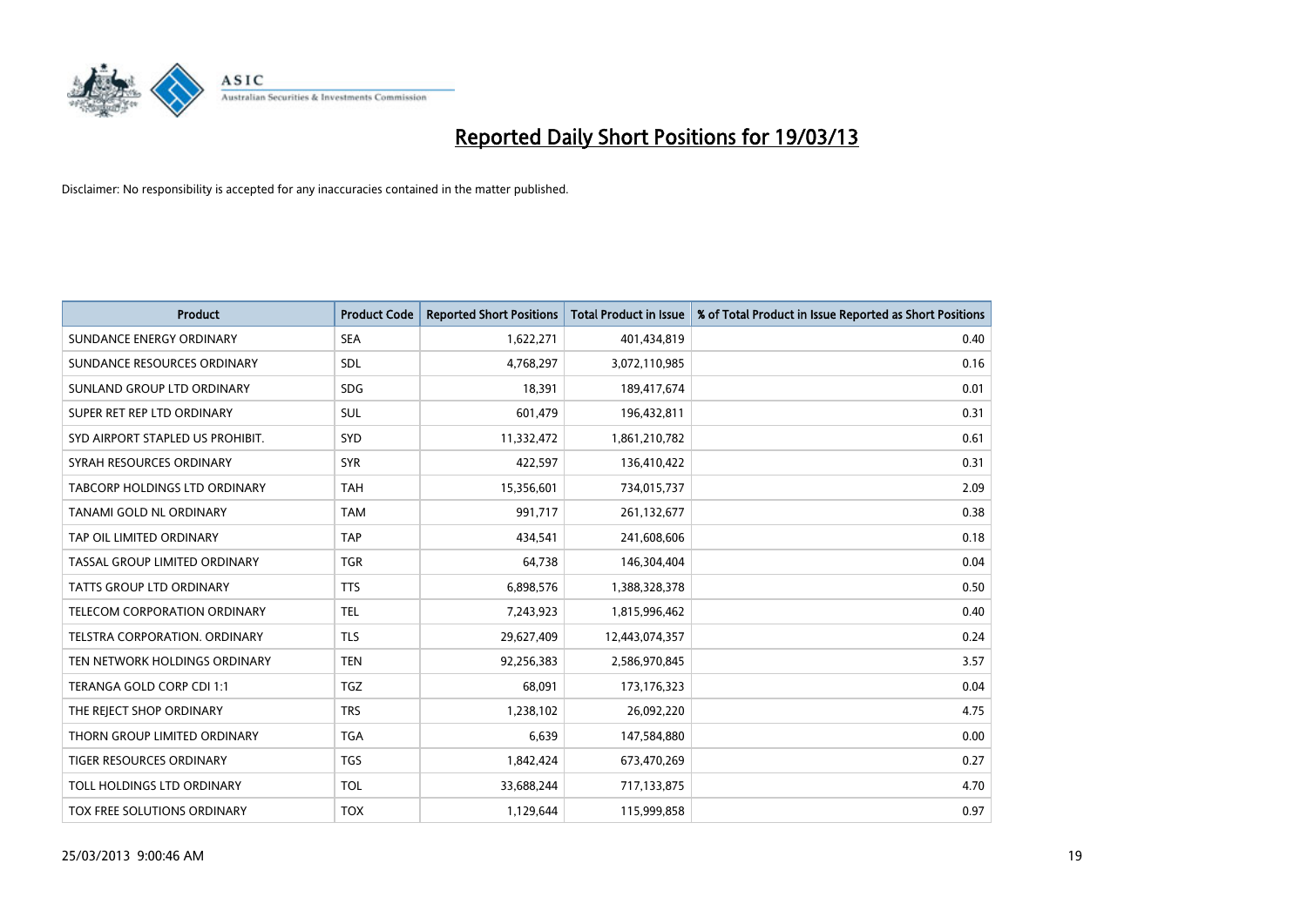

| <b>Product</b>                         | <b>Product Code</b> | <b>Reported Short Positions</b> | <b>Total Product in Issue</b> | % of Total Product in Issue Reported as Short Positions |
|----------------------------------------|---------------------|---------------------------------|-------------------------------|---------------------------------------------------------|
| TPG TELECOM LIMITED ORDINARY           | <b>TPM</b>          | 1,200,141                       | 793,808,141                   | 0.15                                                    |
| TRADE ME GROUP ORDINARY                | <b>TME</b>          | 810,834                         | 396,017,568                   | 0.20                                                    |
| <b>TRANSFIELD SERVICES ORDINARY</b>    | <b>TSE</b>          | 14,603,079                      | 512,457,716                   | 2.85                                                    |
| TRANSPACIFIC INDUST. ORDINARY          | <b>TPI</b>          | 4,790,822                       | 1,578,563,490                 | 0.30                                                    |
| TRANSURBAN GROUP TRIPLE STAPLED SEC.   | <b>TCL</b>          | 8,587,449                       | 1,481,594,818                 | 0.58                                                    |
| TREASURY WINE ESTATE ORDINARY          | <b>TWE</b>          | 20,441,131                      | 647,227,144                   | 3.16                                                    |
| TROY RESOURCES LTD ORDINARY            | <b>TRY</b>          | 122,903                         | 91,318,649                    | 0.13                                                    |
| UGL LIMITED ORDINARY                   | UGL                 | 9,522,419                       | 166,511,240                   | 5.72                                                    |
| UXC LIMITED ORDINARY                   | <b>UXC</b>          | 713,431                         | 308,214,493                   | 0.23                                                    |
| <b>VENTURE MINERALS ORDINARY</b>       | <b>VMS</b>          | 227,760                         | 287,320,170                   | 0.08                                                    |
| VIRGIN AUS HLDG LTD ORDINARY           | <b>VAH</b>          | 77,351,923                      | 2,455,775,111                 | 3.15                                                    |
| <b>VNGD AUS SHARES ETF UNITS</b>       | VAS                 | 772                             | 5,807,438                     | 0.01                                                    |
| <b>VOCUS COMMS LTD ORDINARY</b>        | <b>VOC</b>          | 112,671                         | 77,984,492                    | 0.14                                                    |
| <b>WATPAC LIMITED ORDINARY</b>         | <b>WTP</b>          | 1,020,622                       | 184,332,526                   | 0.55                                                    |
| <b>WDS LIMITED ORDINARY</b>            | <b>WDS</b>          | $\overline{7}$                  | 144,740,614                   | 0.00                                                    |
| WEBIET LIMITED ORDINARY                | <b>WEB</b>          | 169,929                         | 79,397,959                    | 0.21                                                    |
| WESFARMERS LIMITED ORDINARY            | <b>WES</b>          | 26,028,307                      | 1,006,657,195                 | 2.59                                                    |
| WESFARMERS LIMITED PARTIALLY PROTECTED | <b>WESN</b>         | 75,856                          | 150,536,403                   | 0.05                                                    |
| WESTERN AREAS LTD ORDINARY             | <b>WSA</b>          | 14,172,523                      | 196,843,803                   | 7.20                                                    |
| WESTERN DESERT RES. ORDINARY           | <b>WDR</b>          | 998,056                         | 360,853,631                   | 0.28                                                    |